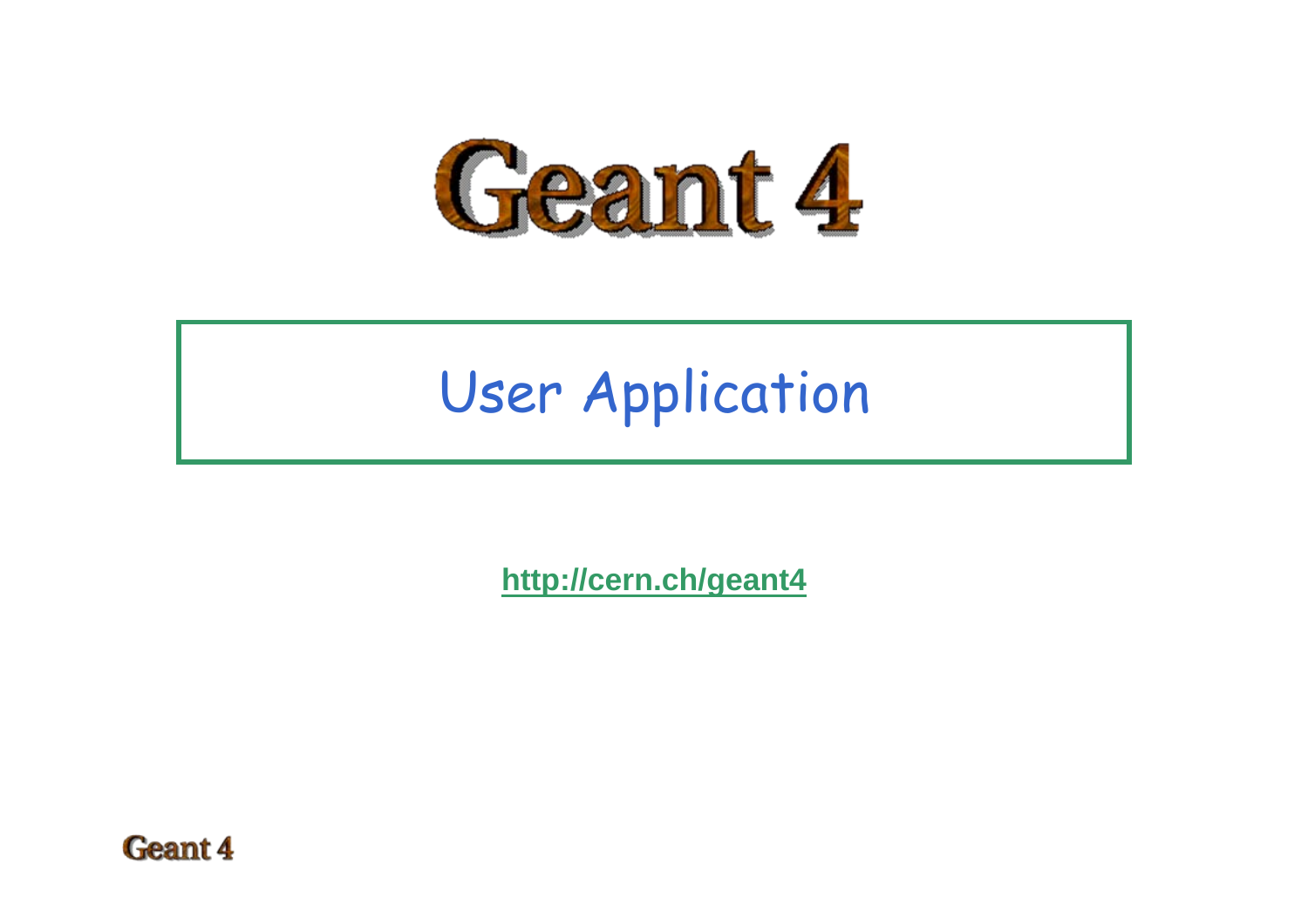## Toolkit + User application

### Geant4 is a **toolkit toolkit**

- i.e. you cannot "run" it out of the box
- You must write an application, which uses Geant4 tools

#### **Consequences**  $\bullet$

- There are no such concepts as "Geant4 defaults"
- You must provide the necessary information to configure your simulation
- You must deliberately choose which Geant4 tools to use
- Guidance: we provide many **examples examples**
	- **Novice Examples**: overview of Geant4 tools
	- **Advanced Examples**: Geant4 tools

#### pant 4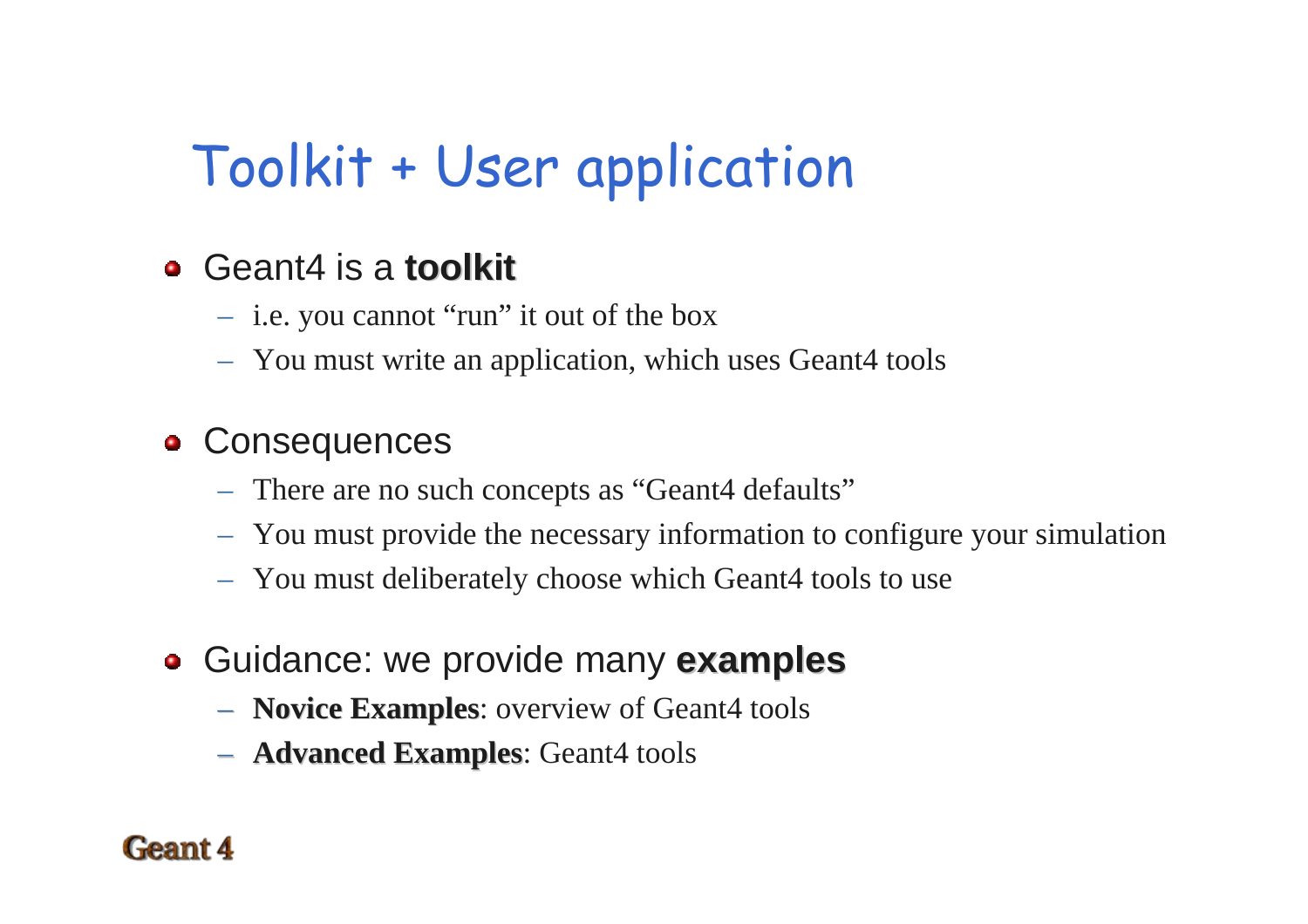### Basic concepts

- What you **MUST** do:
	- Describe your **experimental set experimental set -up**
	- Provide the **primary particles primary particles** input to your simulation
	- Decide which **particles particles** and **physics models physics models** you want to use out of those available in Geant4 and the precision of your simulation (cuts to produce and track secondary particles)
- You may also want
	- $-$  To interact with Geant4 kernel to **control** your simulation
	- $-$  To **visualise** your simulation configuration or results
	- $-$  To produce **histograms, tuples** etc. to be further analysed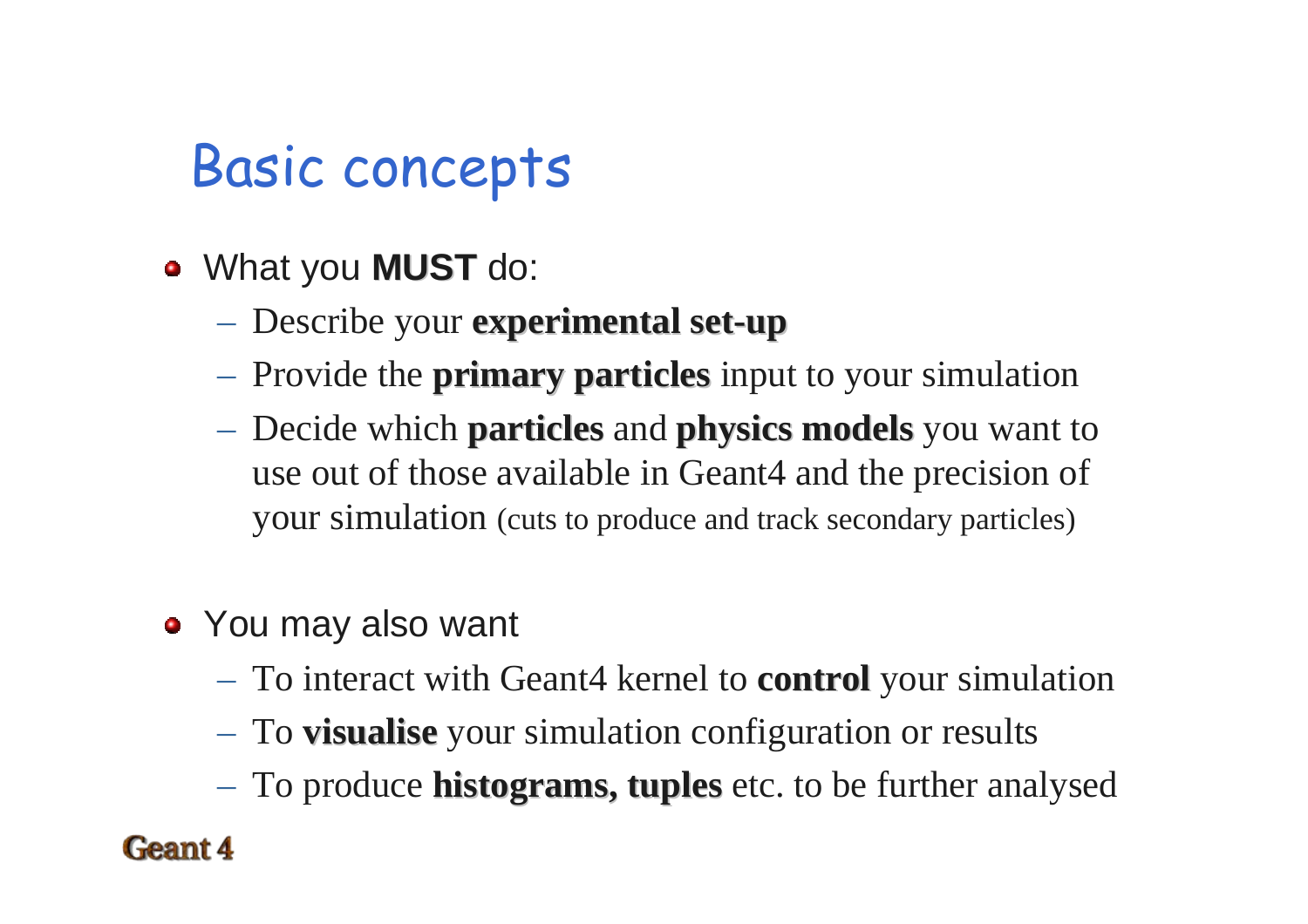### Interaction with Geant4 kernel

- Geant4 design provides **tools** for a user application  $\bullet$ 
	- To tell the kernel about your simulation configuration
	- To interact with Geant4 kernel itself
- Geant4 tools for user interaction are **base classes base classes**
	- You create **your own concrete class your own concrete class** derived from the base classes
	- – Geant4 kernel handles your own derived classes transparently through their base class interface (polymorphism)
- **Abstract base classes** for user interaction
	- User derived concrete classes are **mandatory**
- **Concrete base classes** (with virtual dummy methods) for user  $\blacksquare$ interaction
	- User derived classes are **optional optional**

#### l feant /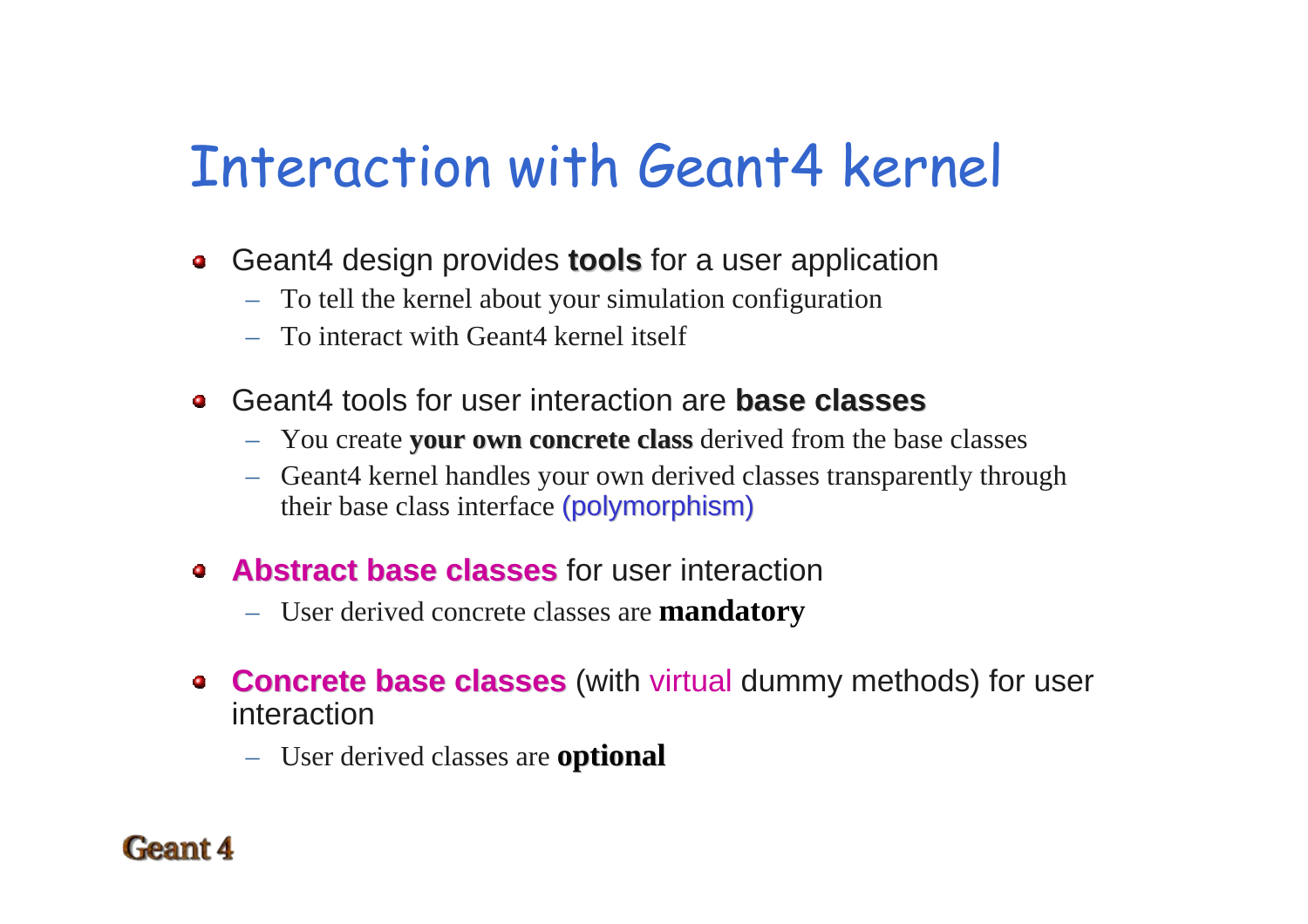### User classes

### Initialisation classes

- *G4VUserDetectorConstruction* $\blacksquare$
- *G4VUserPhysicsList*

#### **Mandatory classes:**

### Action classes

- *G4VUserPrimaryGeneratorAction*  $\blacksquare$
- G4UserRunAction $\bullet$
- G4UserEventAction $\bullet$
- G4UserTrackingAction  $\bullet$
- G4UserStackingAction  $\alpha$
- G4UserSteppingAction  $\blacksquare$
- *G4VUserDetectorConstruction* describe the experimental set-up
- *G4VUserPhysicsList* select the physics you want to activate
- *G4VUserPrimaryGeneratorAction* generate primary events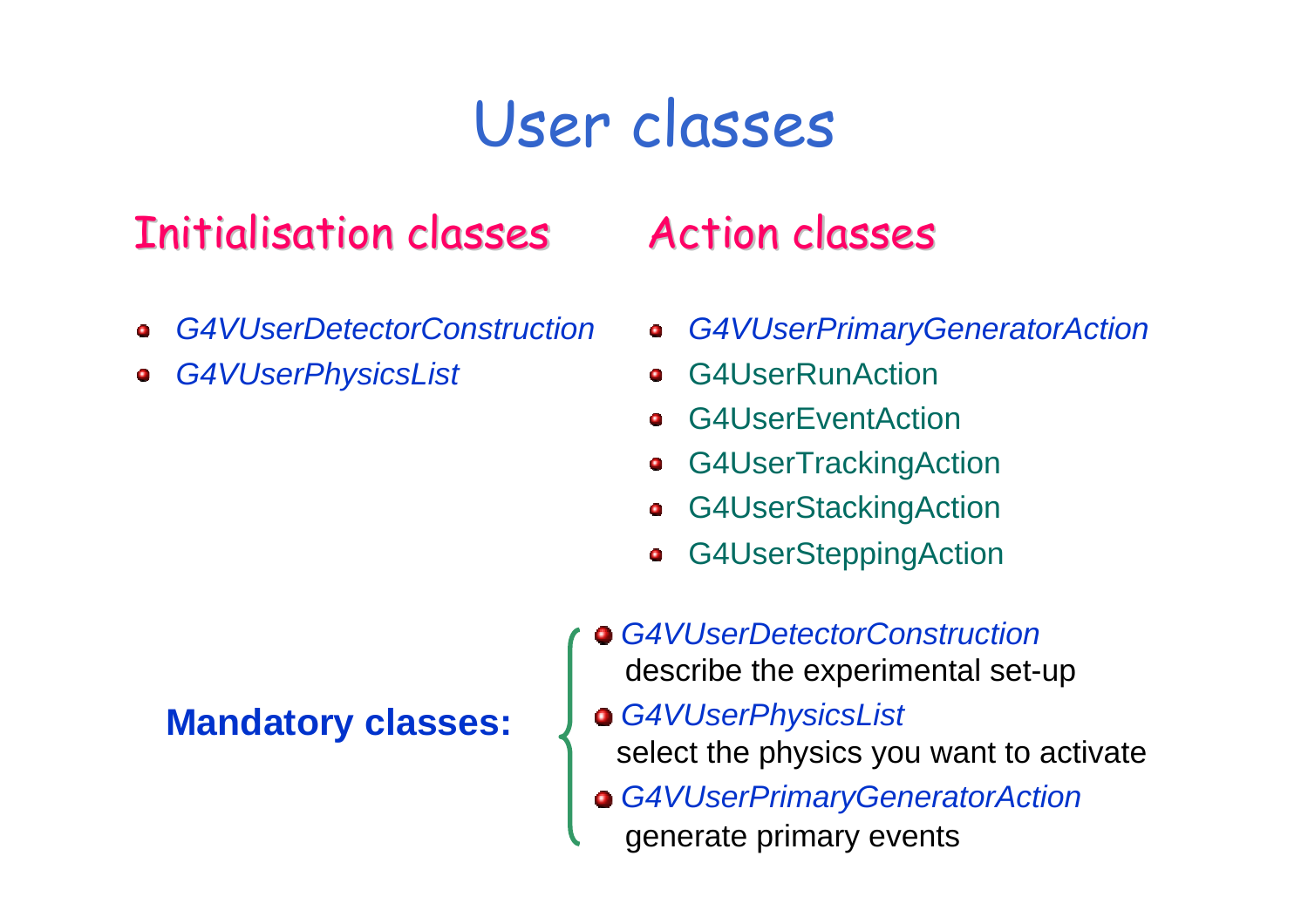#### Overview of Geant4 advanced examples

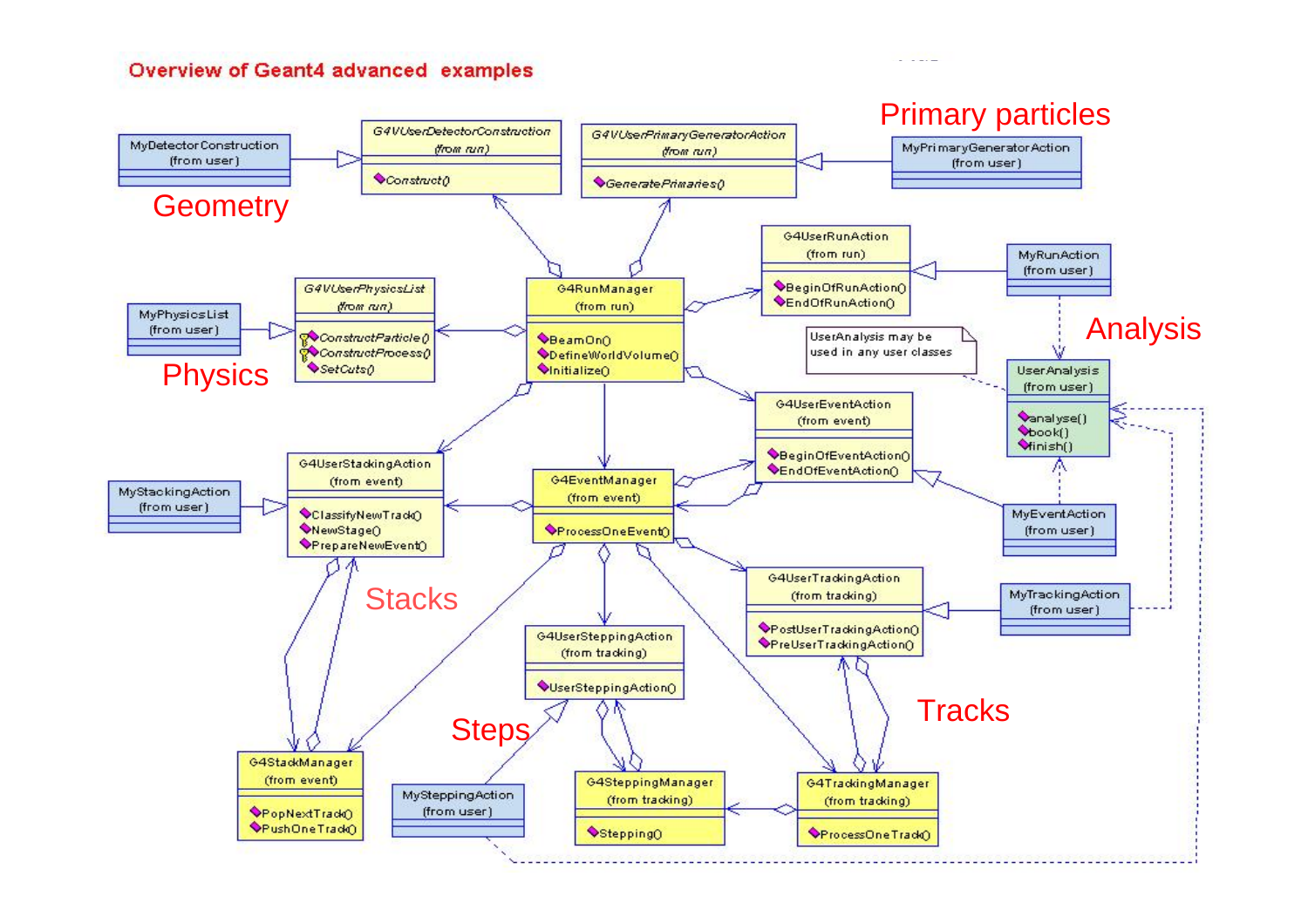# The main program

- Geant4 does not provide the **main()**
	- Geant4 is a toolkit!
	- The main() is part of the user application
- In his/her main(), the user **must** 
	- construct **G4RunManager G4RunManager** (or his/her own derived class)
	- notify the G4RunManager mandatory user classes derived from
		- *G4VUserDetectorConstruction*
		- *G4VUserPhysicsList*
		- *G4VUserPrimaryGeneratorAction*
- The user may define in his/her main()
	- optional user action classes
	- VisManager, (G)UI session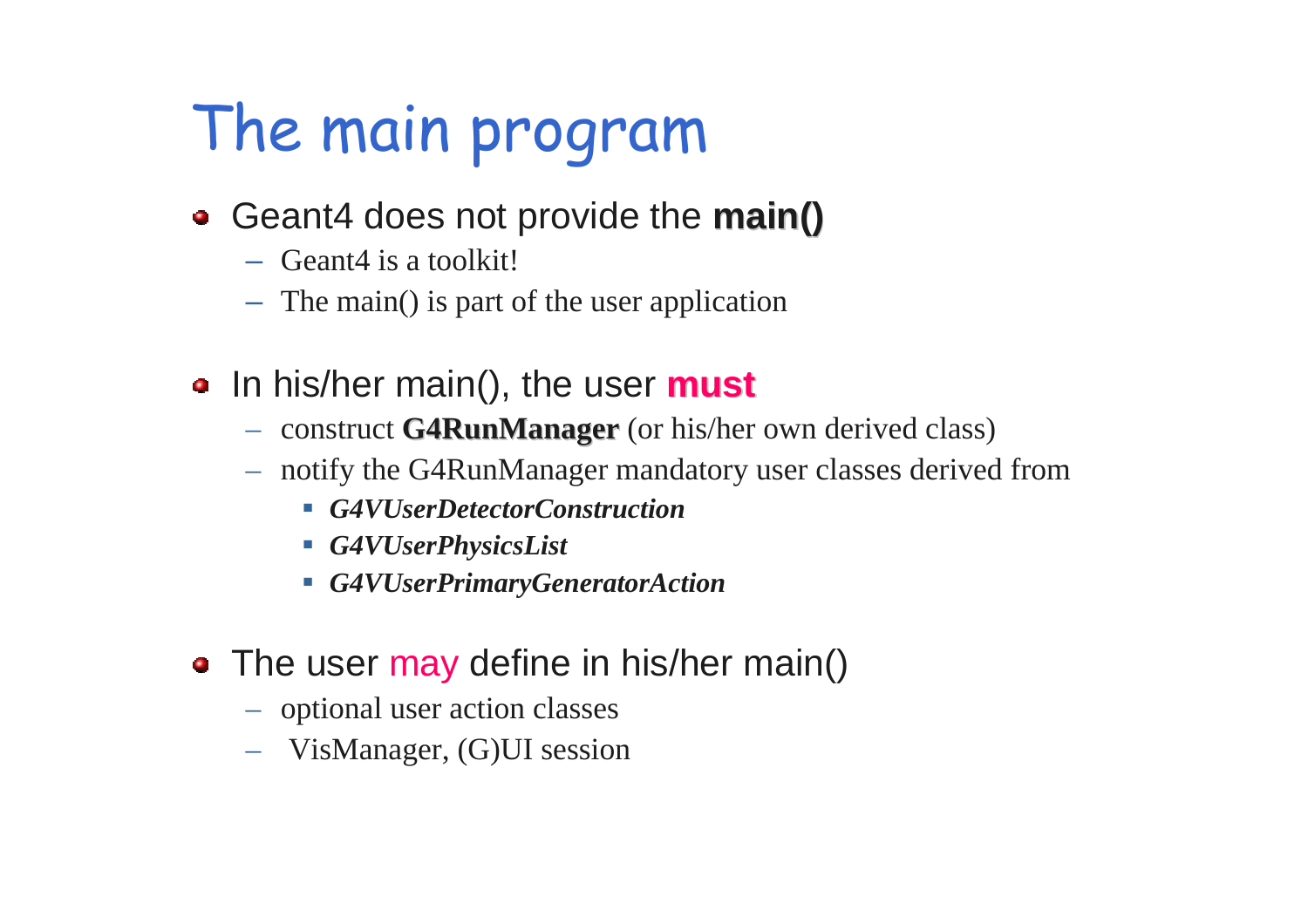# main()

{

…

…

}

#### // *Construct the default run manager*

 $G4RunManager* runManager = new **G4RunManager**;$ 

#### // *Set mandatory user initialization classes*

 $MyDetectorConstruction*$  detector = new  $MyDetectorConstruction;$ runManager->SetUserInitialization(detector);  $runManager \rightarrow SetUserInitialization(new MyPhysicsList)$ ;

#### // *Set mandatory user action classes*

runManager->SetUserAction(new MyPrimaryGeneratorAction);

#### // *Set optional user action classes*

 $MyEventAction*$  eventAction = new  $MyEventAction()$ ; runManager->SetUserAction(eventAction); MyRunAction\* runAction = new  $MyRunAction()$ ; runManager->SetUserAction(runAction);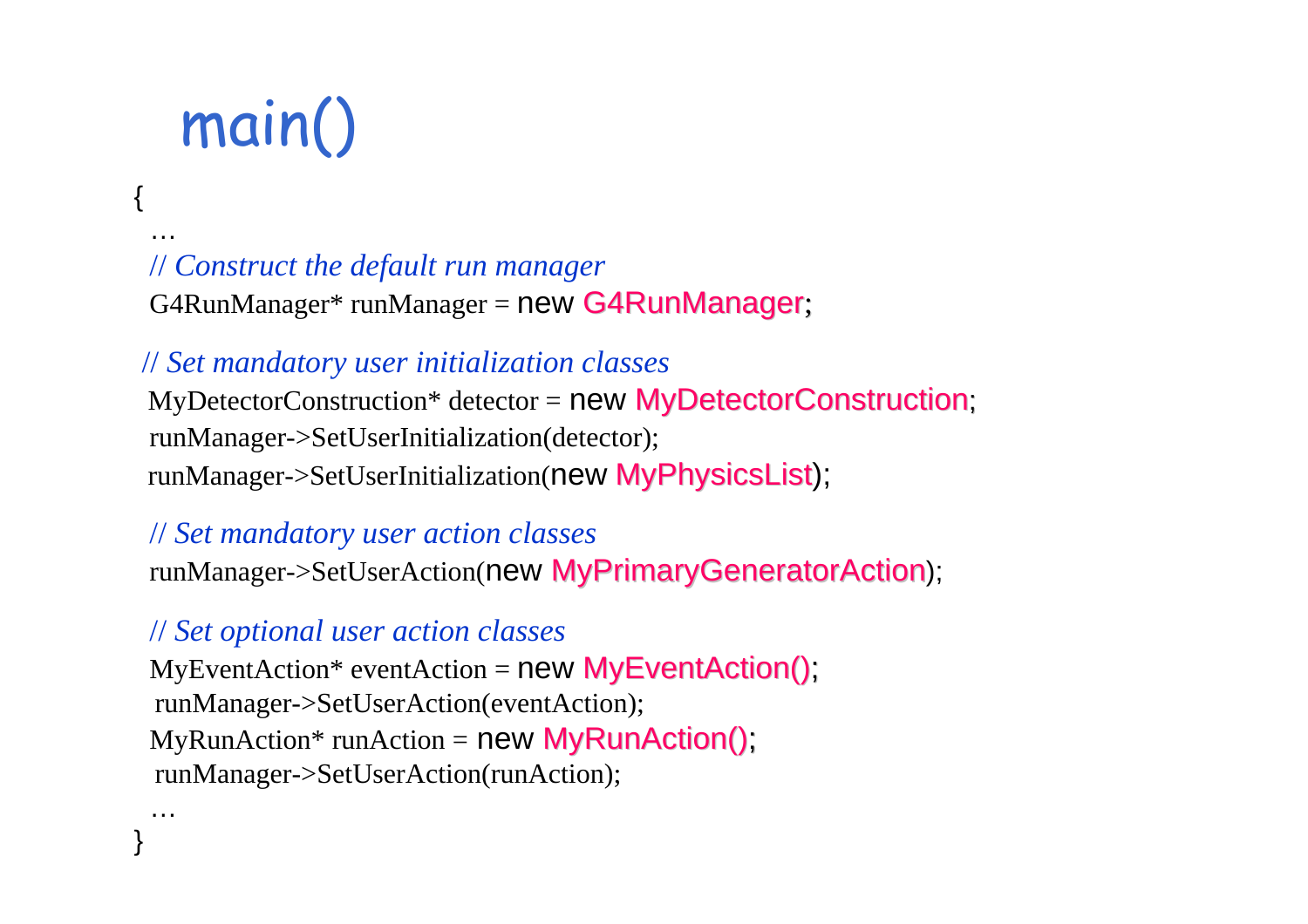### Describe the experimental set-up

• Derive your own concrete class from the *G4VUserDetectorConstruction G4VUserDetectorConstruction* abstract base class

### • Implement the **Construct()** method

- construct all necessary **materials**
- define **shapes/solids** required to describe the geometry
- **construct** and **place volumes** of your detector geometry
- define **sensitive detectors** and identify detector volumes to associate them to
- associate **magnetic field** to detector regions
- define **visualisation** attributes for the detector elements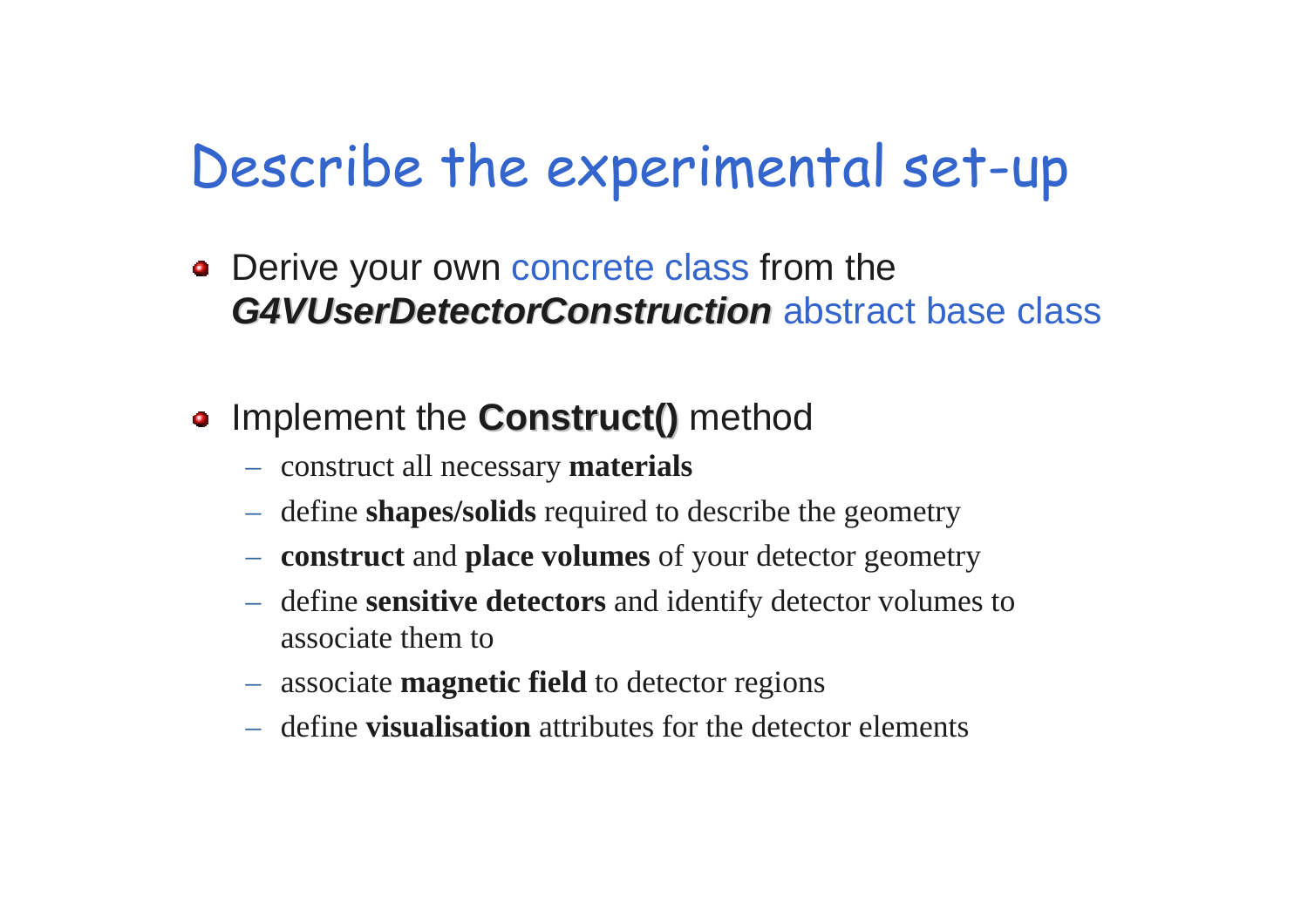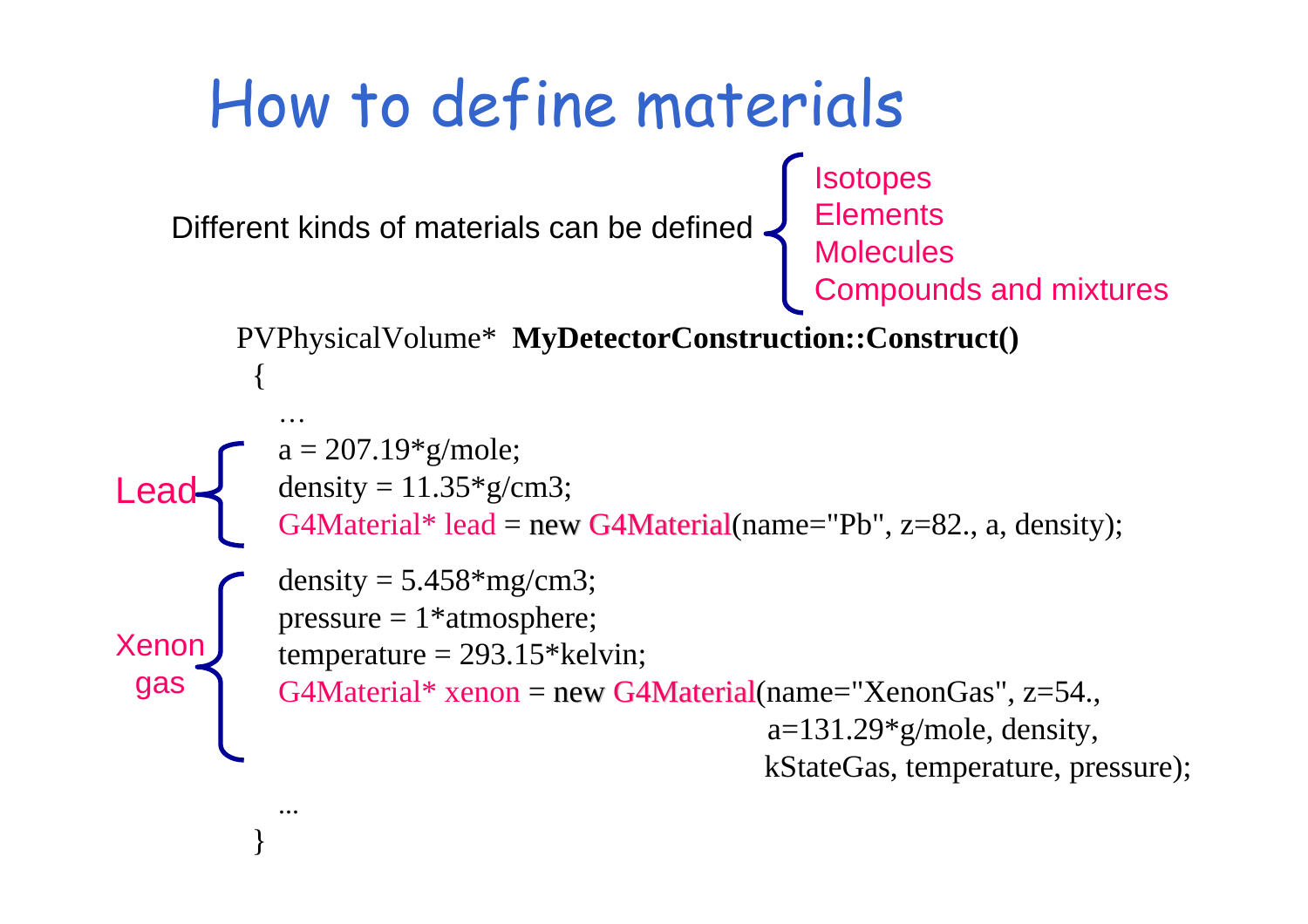### How to define a compound material

For example, a **scintillator** consisting of Hydrogen and Carbon:

G4double  $a = 1.01$ <sup>\*</sup>g/mole; G4Element\* H = new G4Element(name="Hydrogen", symbol="H", z=1., a);

 $a = 12.01*$ g/mole; G4Element\* C = new G4Element(name="Carbon", symbol="C", z=6., a);

G4double density  $= 1.032$ <sup>\*</sup>g/cm3; **G4Material\* scintillator** = new G4Material(name = "Scintillator", density, numberOfComponents = 2);

scintillator -> AddElement(C, numberOfAtoms = 9); scintillator -> AddElement(H, numberOfAtoms = 10);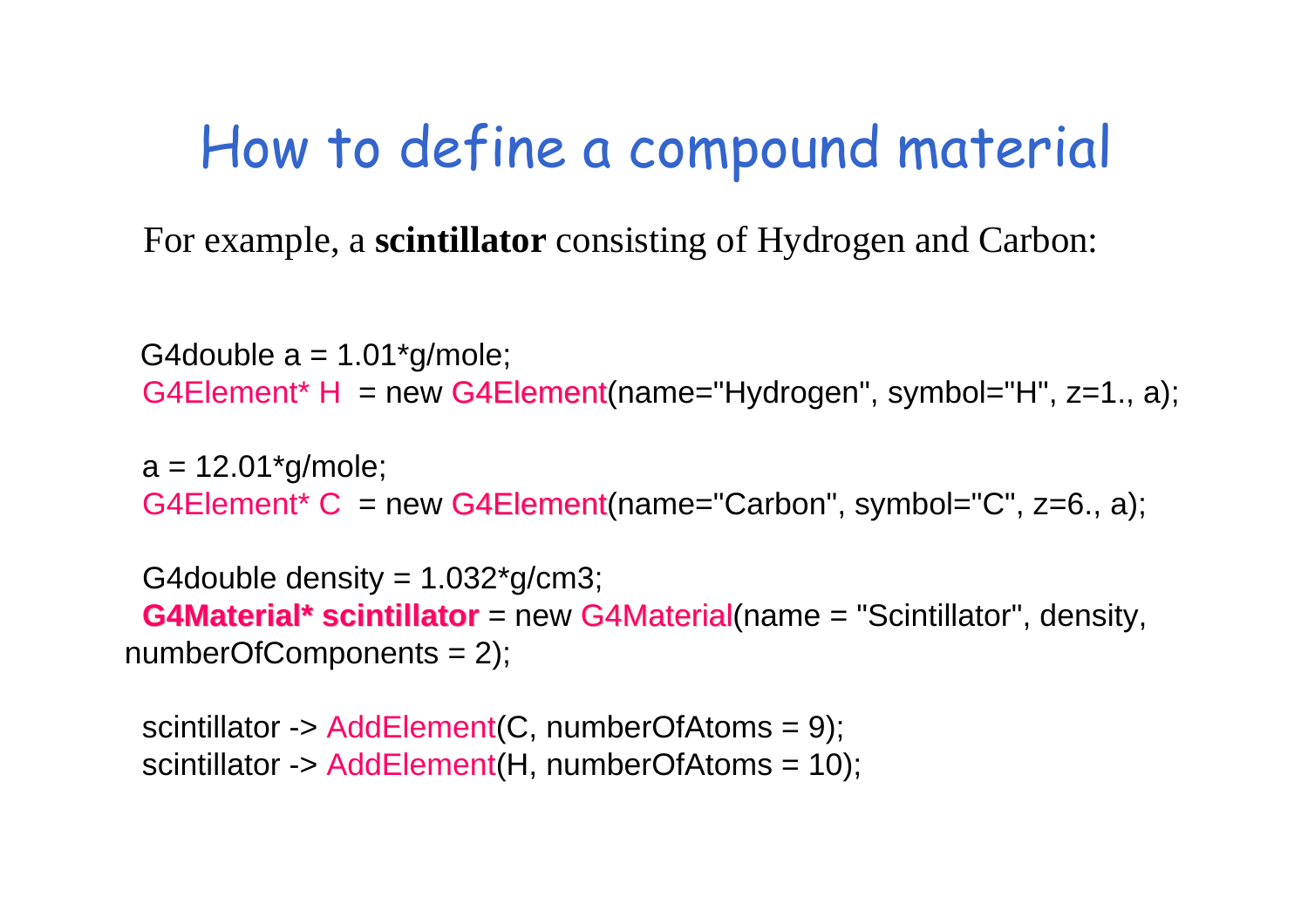# Define detector geometry

- Three conceptual layers
	- G4VSolid shape, size
	- G4LogicalVolume material, sensitivity, magnetic field, etc.
	- G4VPhysicalVolume position, rotation
- A unique physical volume (the world volume), which represents the  $\bullet$ experimental area, must exist and fully contain all other components



e.g.: Volume A is mother of Volume B

The mother must contain thedaughter volume entirely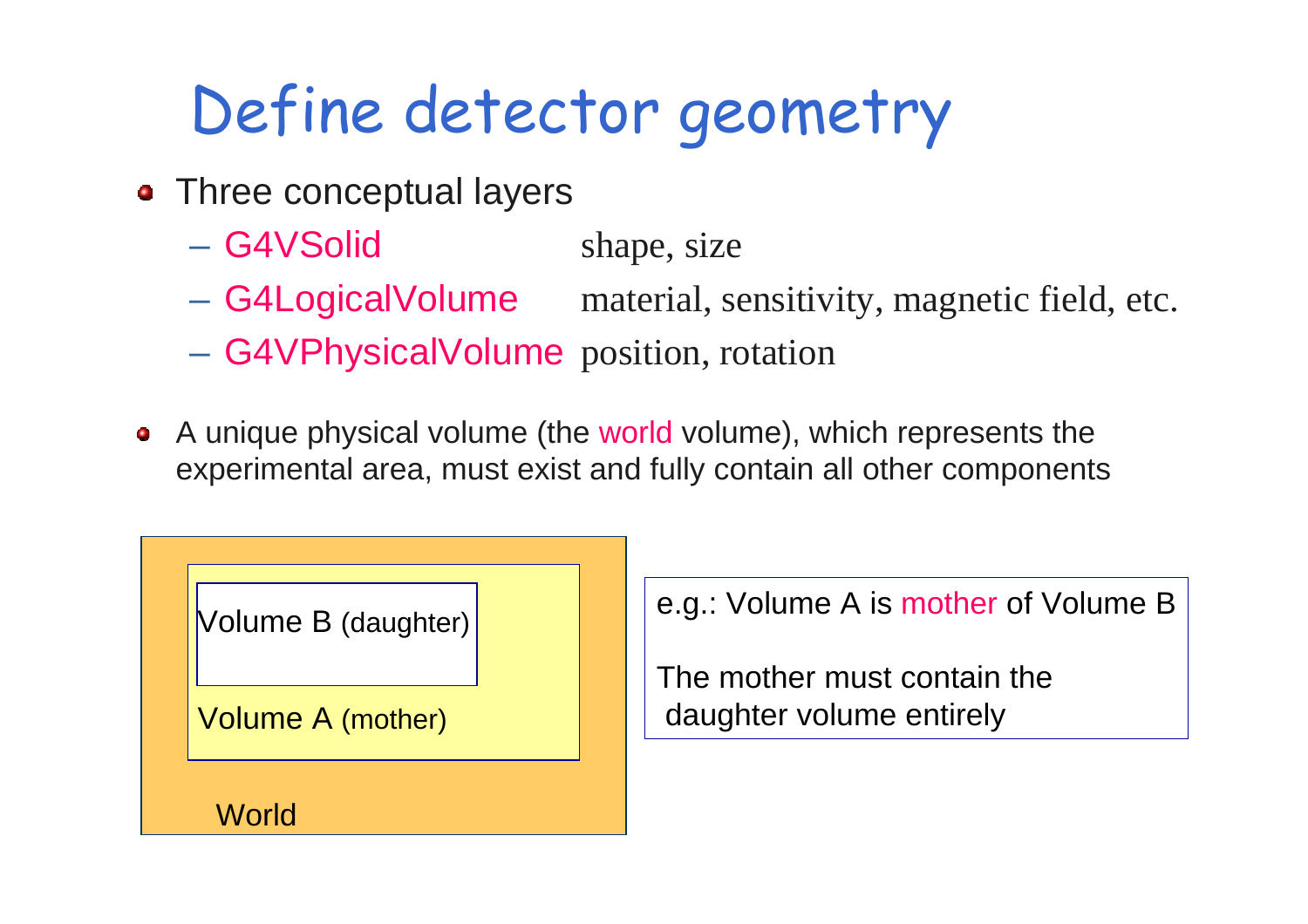#### How to build the World

solidWorld = new  $G4Box$ ", halfWorldLength, halfWorldLength, halfWorldLength); logicWorld = new G4LogicalVolume(solidWorld, air, "World", 0, 0, 0); physicalWorld = new G4PVPlacement(0,  $\frac{1}{\pi}$  //no rotation

| G4ThreeVector(), $\pi/2$ at (0,0,0) |                                            |
|-------------------------------------|--------------------------------------------|
| logicWorld,                         | $\frac{1}{1}$ its logical volume           |
| "World",                            | $\frac{1}{1}$ its name                     |
| $\mathbf{0}$                        | $\frac{1}{10}$ its mother volume           |
| false,                              | $\frac{1}{\sqrt{2}}$ no boolean operations |
| $(0)$ :                             | $\frac{1}{2}$ no magnetic field            |

### How to build a volume inside the World

solidTarget = new  $G4Box$  ("Target", targetSize, targetSize, targetSize); logicTarget = new G4LogicalVolume(solidTarget, targetMaterial, "Target",0,0,0); physicalTarget = new G4PVPlacement $(0,$  // no rotation

> positionTarget,  $//$  at  $(x,y,z)$ logicTarget, // its logical volume "Target",  $\frac{1}{10}$  // its name logicWorld, // its mother volume false,  $\frac{1}{2}$  no boolean operations 0); // no particular field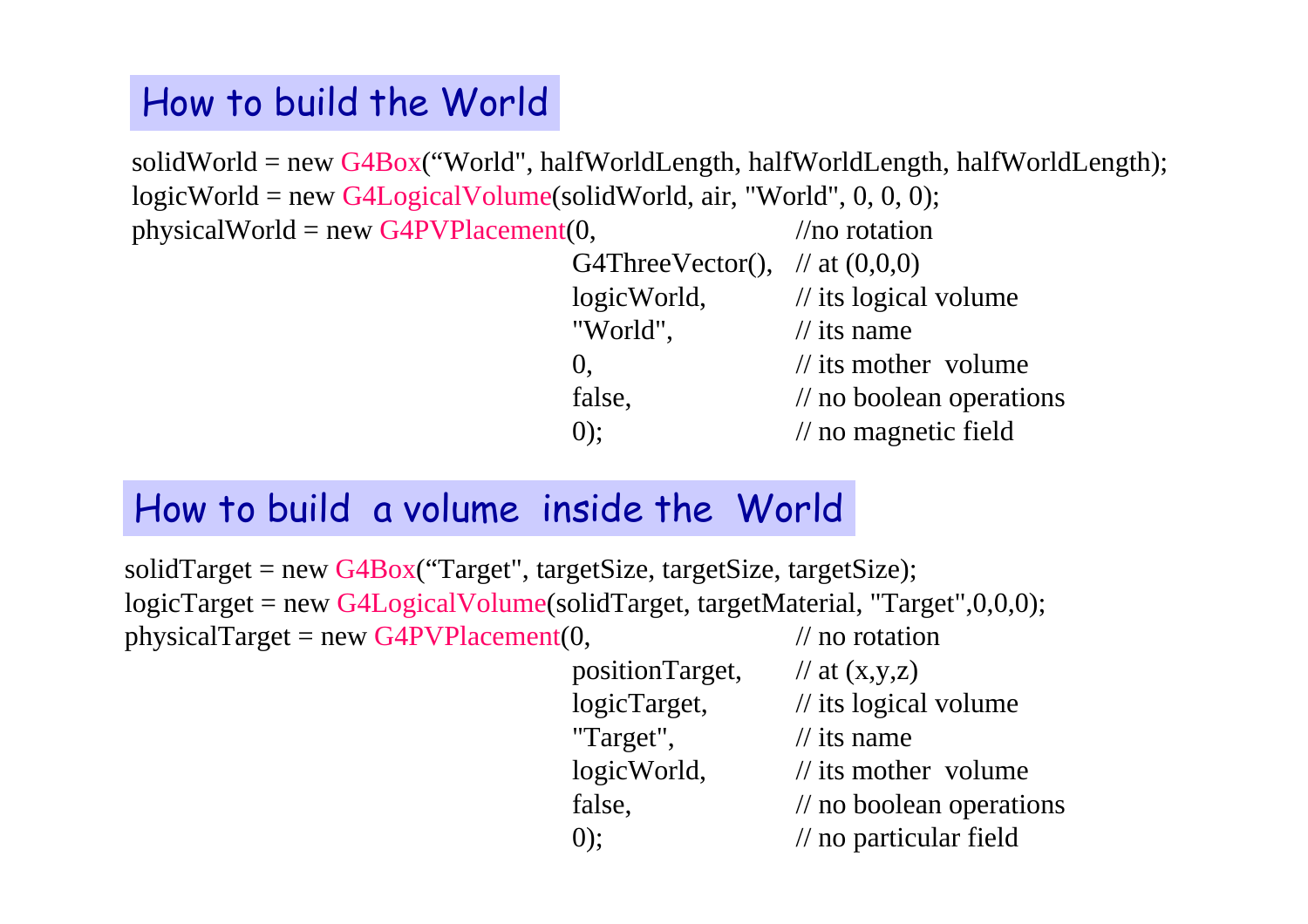# Select physics processes

- Geant4 does not have any default particles or processes
- Derive your own concrete class from the *G4VUserPhysicsList* abstract base class
	- define all necessary particles
	- –define all necessary processes and assign them to proper particles
	- define production thresholds (in terms of range)
- Pure virtual methods of G4VUserPhysicsList O)

**ConstructParticles() ConstructProcesses() SetCuts()**



to be implemented by the user in his/her concrete derived class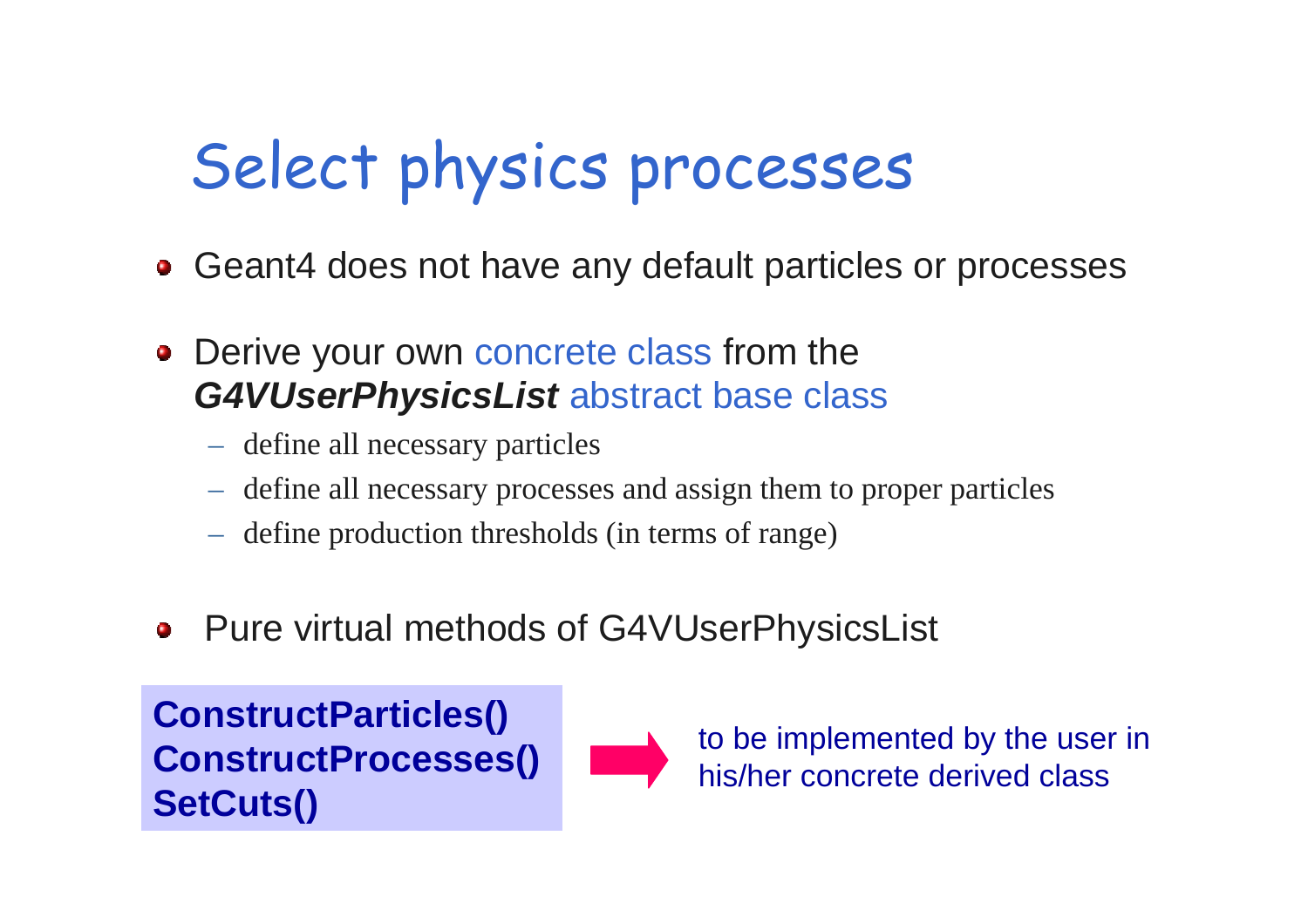# PhysicsList: particles and cuts

MyPhysicsList :: MyPhysicsList(): G4VUserPhysicsList()

```
defaultCutValue = 1.0*cm;
```
{

}

Define **production thresholds production thresholds** (the same for all particles)

```
void MyPhysicsList :: ConstructParticles()
{
  G4Electron::ElectronDefinition();
  G4Positron::PositronDefinition();
  G4Gamma::GammaDefinition();
}
                                            Define the particles particles
                                           involved in the simulationvoid MyPhysicsList :: SetCuts()
{
  SetCutsWithDefault(); 
}
                                            Set the production threshold
```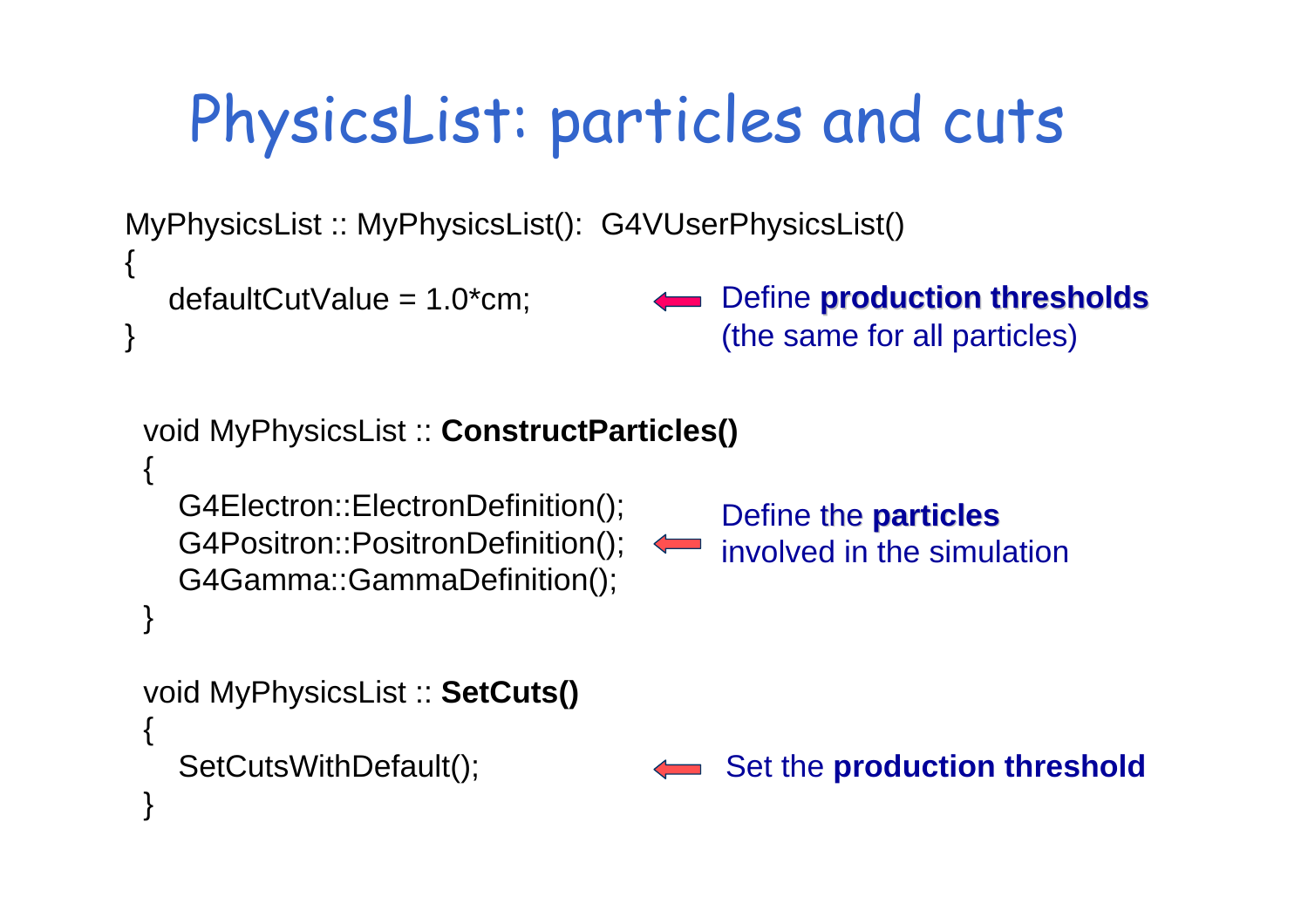## PhysicsList: more about cuts

```
MyPhysicsList :: MyPhysicsList(): G4VUserPhysicsList()
```

```
// Define production thresholds
   cutForGamma = 1.0<sup>*</sup>cm;
   cutForElectron = 1.*mm;
   cutForPositron = 0.1*mm;
} ;
```
 $\{$ 

```
void MyPhysicsList :: SetCuts()
\{// Assign production thresholds
  SetCutValue(cutForGamma, "gamma");
  SetCutValue(cutForElectron, "e-");
  SetCutValue(cutForPositron, "e+");
}
```
The user can define different cuts for different particles or different regions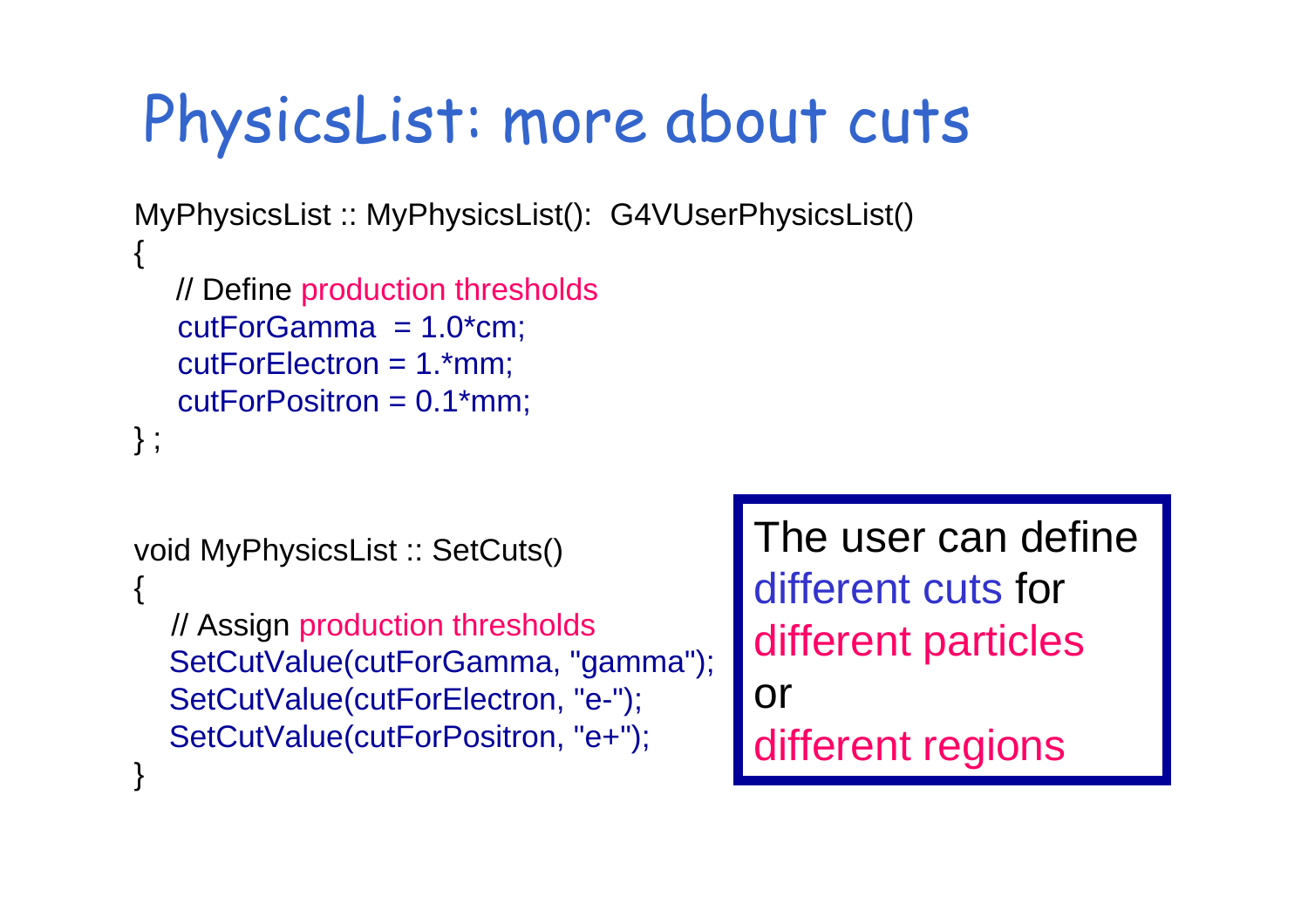# Physics List: processes

}

```
void MyPhysicsList :: ConstructParticles()
 {
  if (particleName == "gamma") 
    {<br>}
        pManager->AddDiscreteProcess(new G4PhotoElectricEffect());
        pManager->AddDiscreteProcess(new G4ComptonScattering());
        pManager->AddDiscreteProcess(new G4GammaConversion());
    } 
  else if (particleName == "e-") 
    {
        pManager->AddProcess(new G4MultipleScattering(), -1, 1,1);
        pManager->AddProcess(new G4eIonisation(), -1, 2,2);
        pManager->AddProcess(new G4eBremsstrahlung(), -1,-1,3); 
    }
  else if (particleName == "e+") 
    {
        pManager->AddProcess(new G4MultipleScattering(), -1, 1,1);
        pManager->AddProcess(new G4eIonisation(), -1, 2,2);
        pManager->AddProcess(new G4eBremsstrahlung(), -1,-1,3);
        pManager->AddProcess(new G4eplusAnnihilation(), 0,-1,4); 
    } 
                                           Select physics processes to be 
                                           activated for each particle type
                                               The Geant4 Standard electromagnetic 
                                               processes are selected in this example
```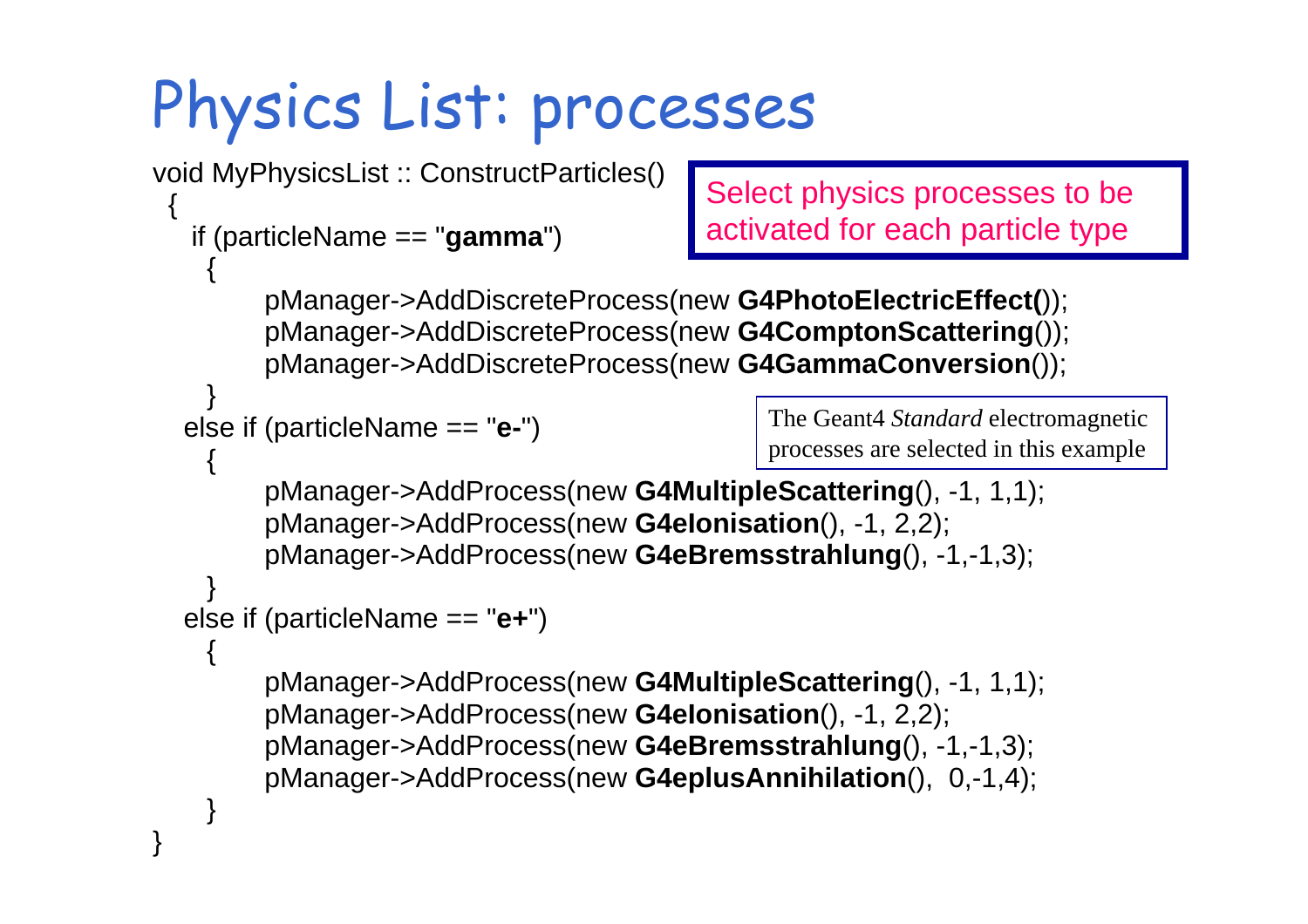Primary events

• Derive your own concrete class from the *G4VUserPrimaryGeneratorAction* abstract base class

Define primary particles providing:

Particle type Initial position Initial direction Initial energy

Implement the virtual member function **GeneratePrimaries()**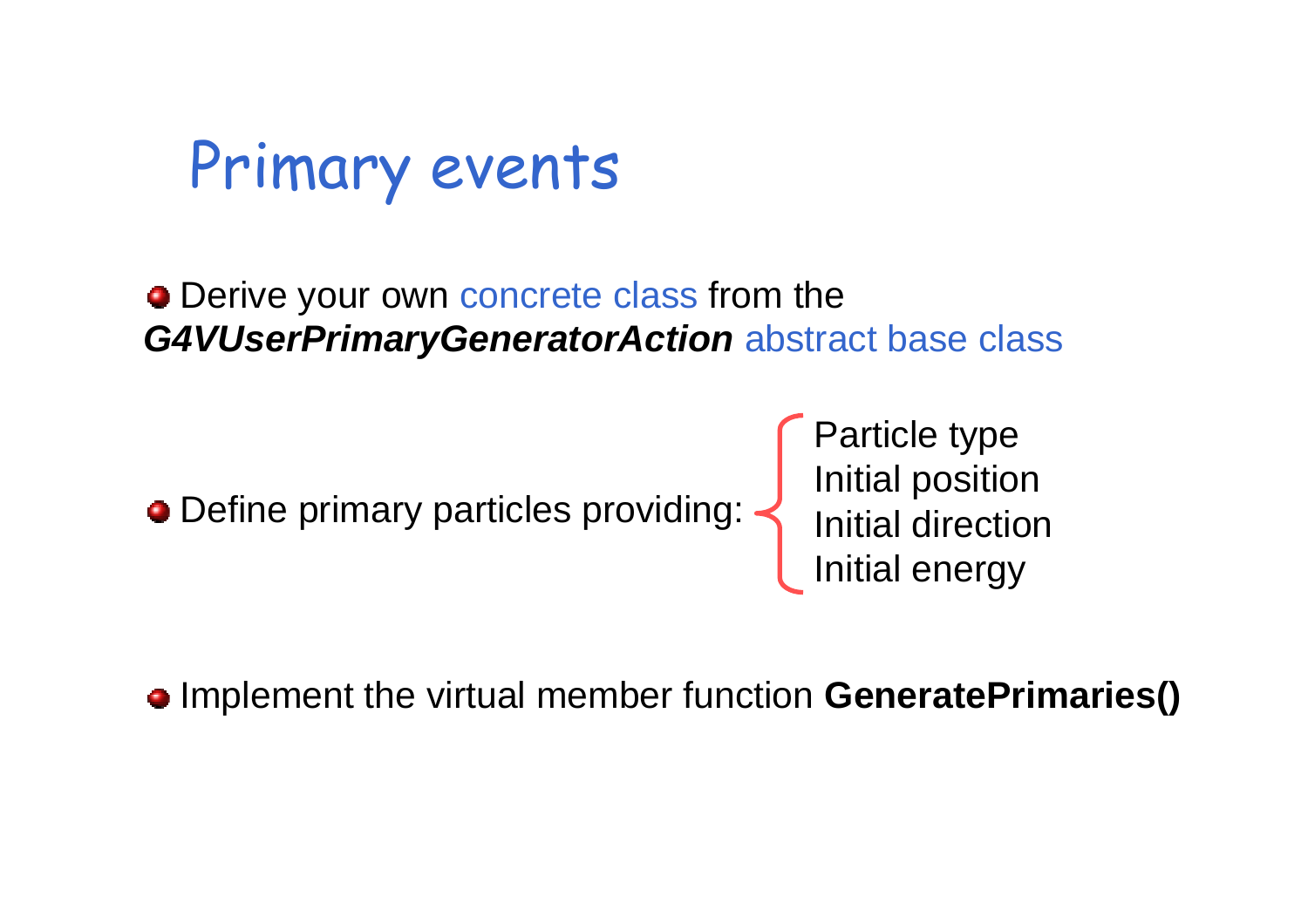# Generate primary particles

}

}

MyPrimaryGeneratorAction:: **My PrimaryGeneratorAction()**  $\{$ G4int numberOfParticles = 1; particleGun = new **G4ParticleGun** (numberOfParticles); G4ParticleTable\* particleTable = G4ParticleTable::GetParticleTable(); G4ParticleDefinition\* particle = particleTable->FindParticle("e-"); particleGun->SetParticleDefinition(particle); particleGun->SetParticlePosition(G4ThreeVector(x,y,z)); particleGun->SetParticleMomentumDirection(G4ThreeVector(x,y,z)); particleGun->SetParticleEnergy(energy);

void MyPrimaryGeneratorAction::**GeneratePrimaries**(G4Event\* anEvent) {<br>} particleGun->GeneratePrimaryVertex(anEvent);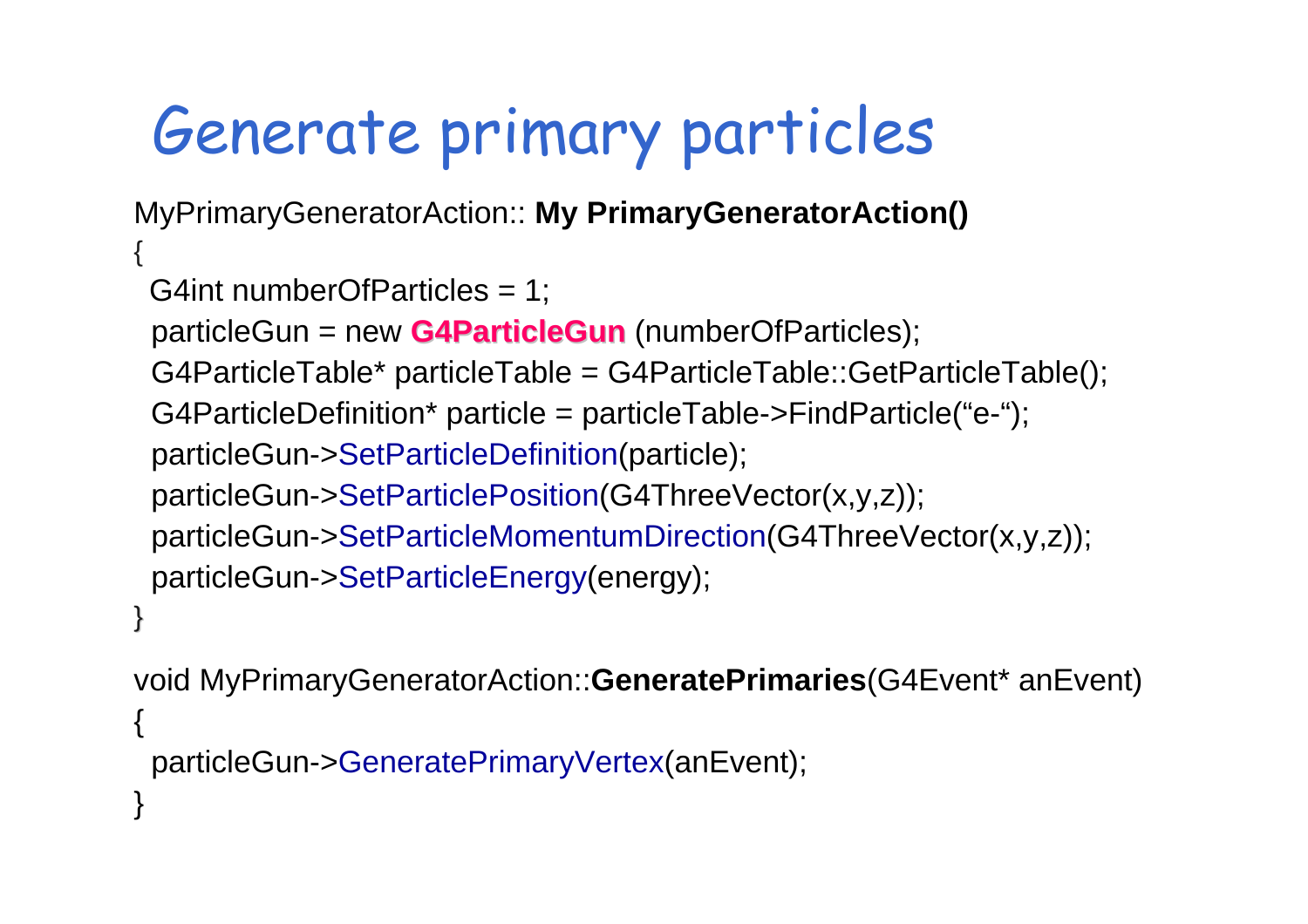### Optional User Action classes

- Five concrete base classes whose virtual member functions the user may  $\mathbf{u}$ override to gain control of the simulation at various stages
	- G4User**Run**Action
	- G4User**Event**Action
	- G4User**Tracking**Action
	- G4User**Stacking**Action
	- G4User**Stepping**Action
- Each member function of the base classes has a dummy implementation
	- Empty implementation: does nothing
- The user may implement the member functions he desires in his/her  $\blacksquare$ derived classes
- Objects of user action classes must be registered with G4RunManager۰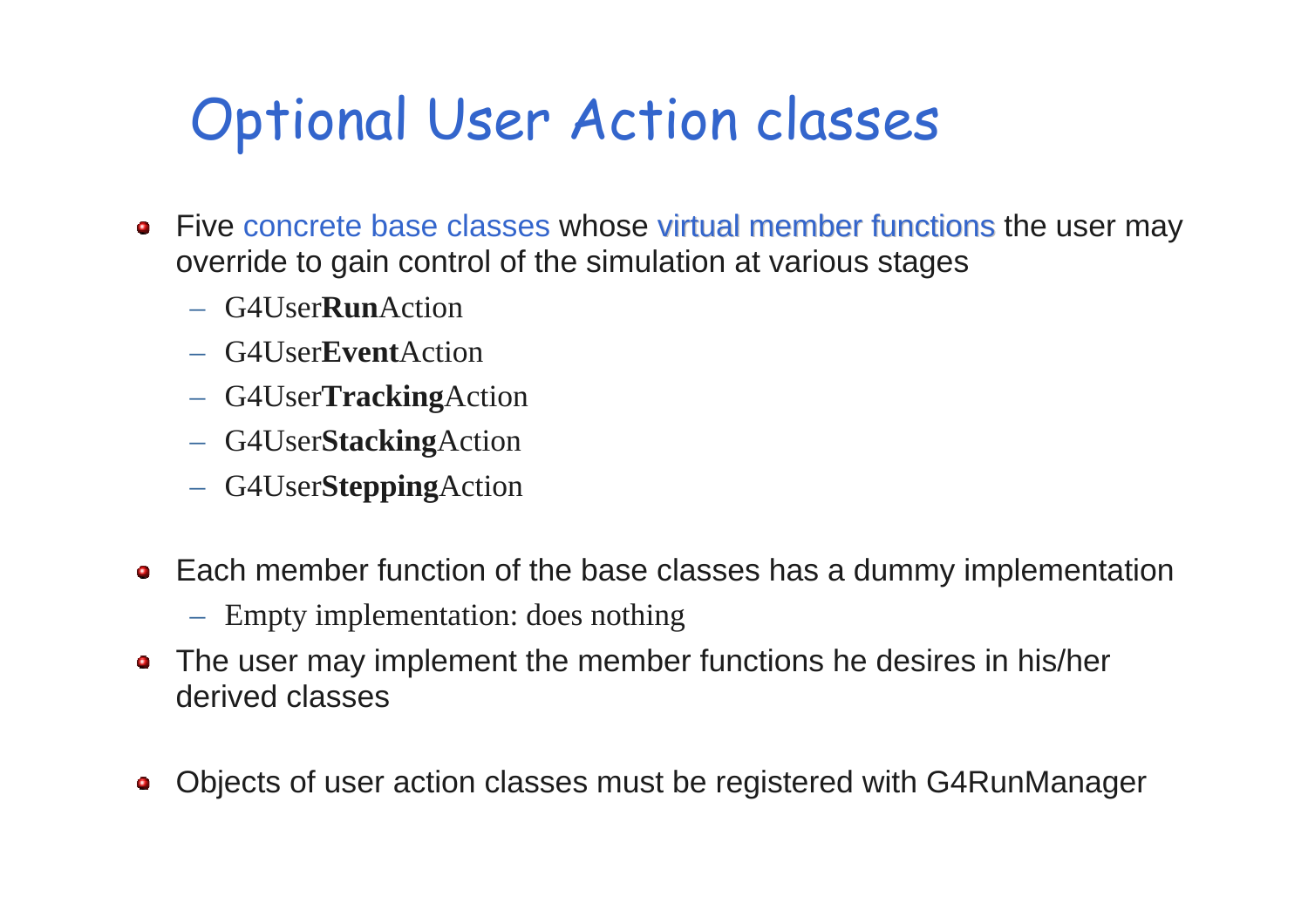## Optional User Action classes

#### **G4UserRunAction G4UserRunAction**

- BeginOfRunAction(const G4Run\*)  $\bullet$ 
	- For example: book histograms
- EndOfRunAction(const G4Run\*)
	- For example: store histograms

### **G4UserEventAction G4UserEventAction**

- BeginOfEventAction(const G4Event\*)  $\blacksquare$ 
	- For example: perform and event selection
- EndOfEventAction(const G4Event\*)
	- For example: analyse the event

### **G4UserTrackingAction G4UserTrackingAction**

- PreUserTrackingAction(const G4Track\*)  $\bullet$ 
	- For example: decide whether a trajectory should be stored or not
- PostUserTrackingAction(const G4Track\*)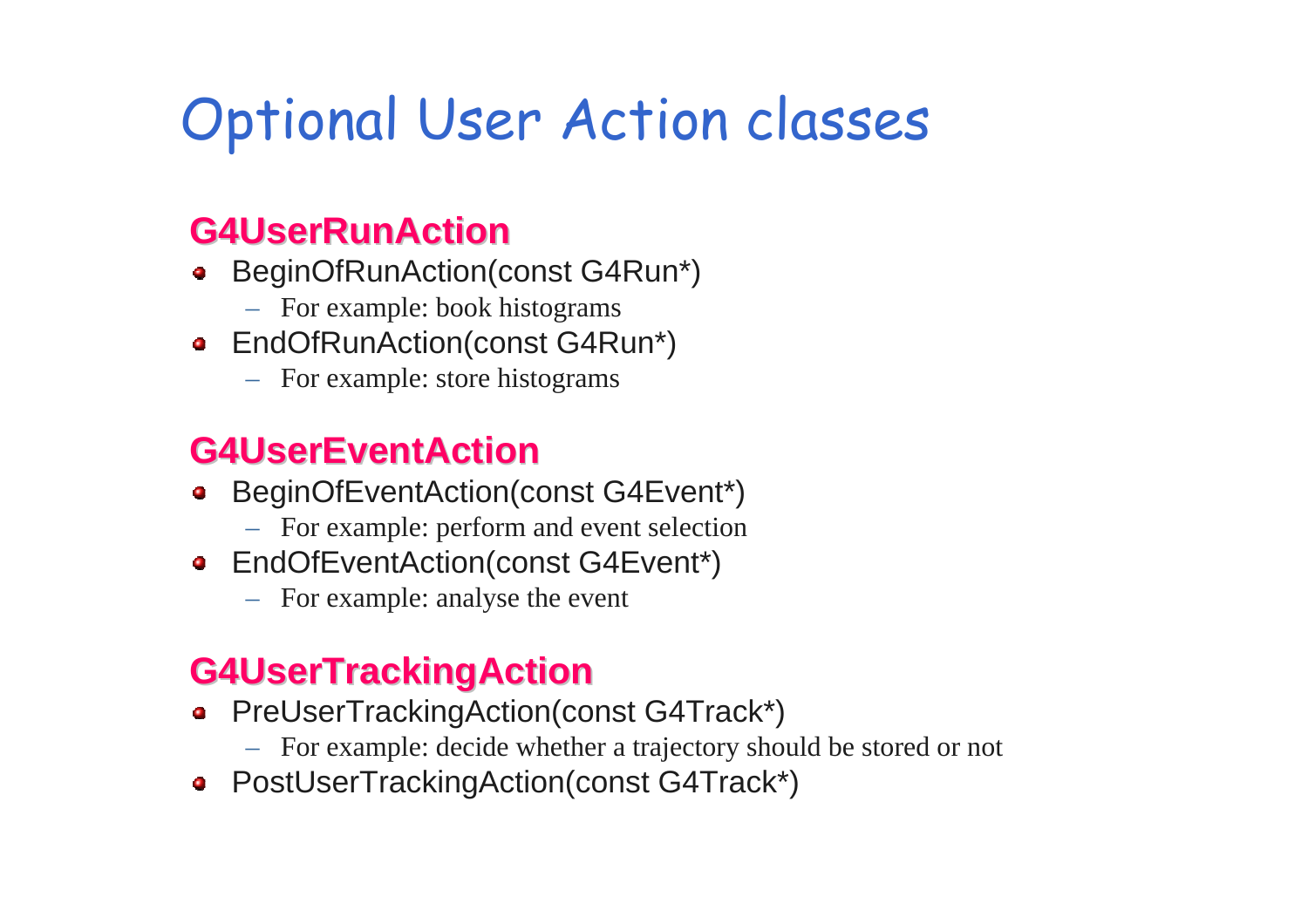## Optional User Action classes

### **G4UserSteppingAction G4UserSteppingAction**

- UserSteppingAction(const G4Step\*)
	- For example: kill, suspend, postpone the track
	- For example: draw the step

### **G4UserStackingAction G4UserStackingAction**

- **•** PrepareNewEvent()
	- For example: reset priority control
- ClassifyNewTrack(const G4Track\*)
	- Invoked every time a new track is pushed
	- For example: classify a new track (priority control)
		- Urgent, Waiting, PostponeToNextEvent, Kill
- NewStage()
	- Invoked when the Urgent stack becomes empty
	- For example: change the classification criteria
	- For example: event filtering (event abortion)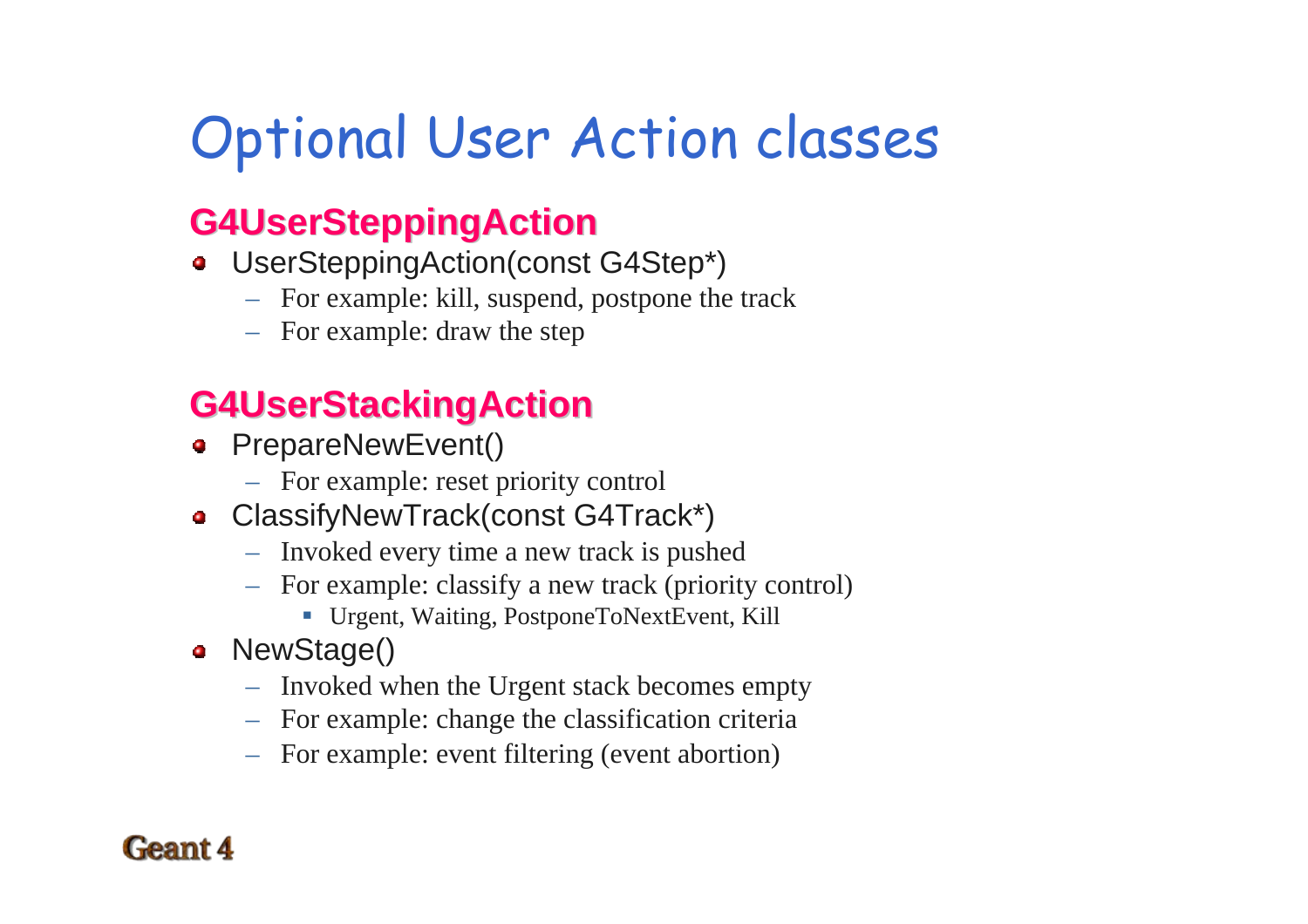# Select (G)UI and visualisation

In your **main()**, taking into  $\mathbf{u}$ account your computer environment, instantiate a **G4UIsession** concrete classprovided by Geant4 and invoke its **sessionStart()** method

#### Geant4 provides:  $\blacksquare$

- G4UIterminal
- csh or tcsh like character terminal
- G4GAG
- tcl/tk or Java PVM based GUI
- G4Wo
- Opacs

…

- G4UIBatch
- $-$  batch job with macro file
- In your **main()**, taking into account  $\mathbf{u}$ your computer environment, instantiate a **G4VisExecutive** and invoke its **initialize()** method
- Geant4 provides interfaces to  $\mathbf{m}_{\mathrm{c}}$ various graphics drivers:
	- DAWN *(Fukui renderer)*
	- –WIRED
	- RayTracer *(ray tracing by Geant4 tracking)*
	- OPACS
	- OpenGL
	- –**OpenInventor**
	- VRML

…

–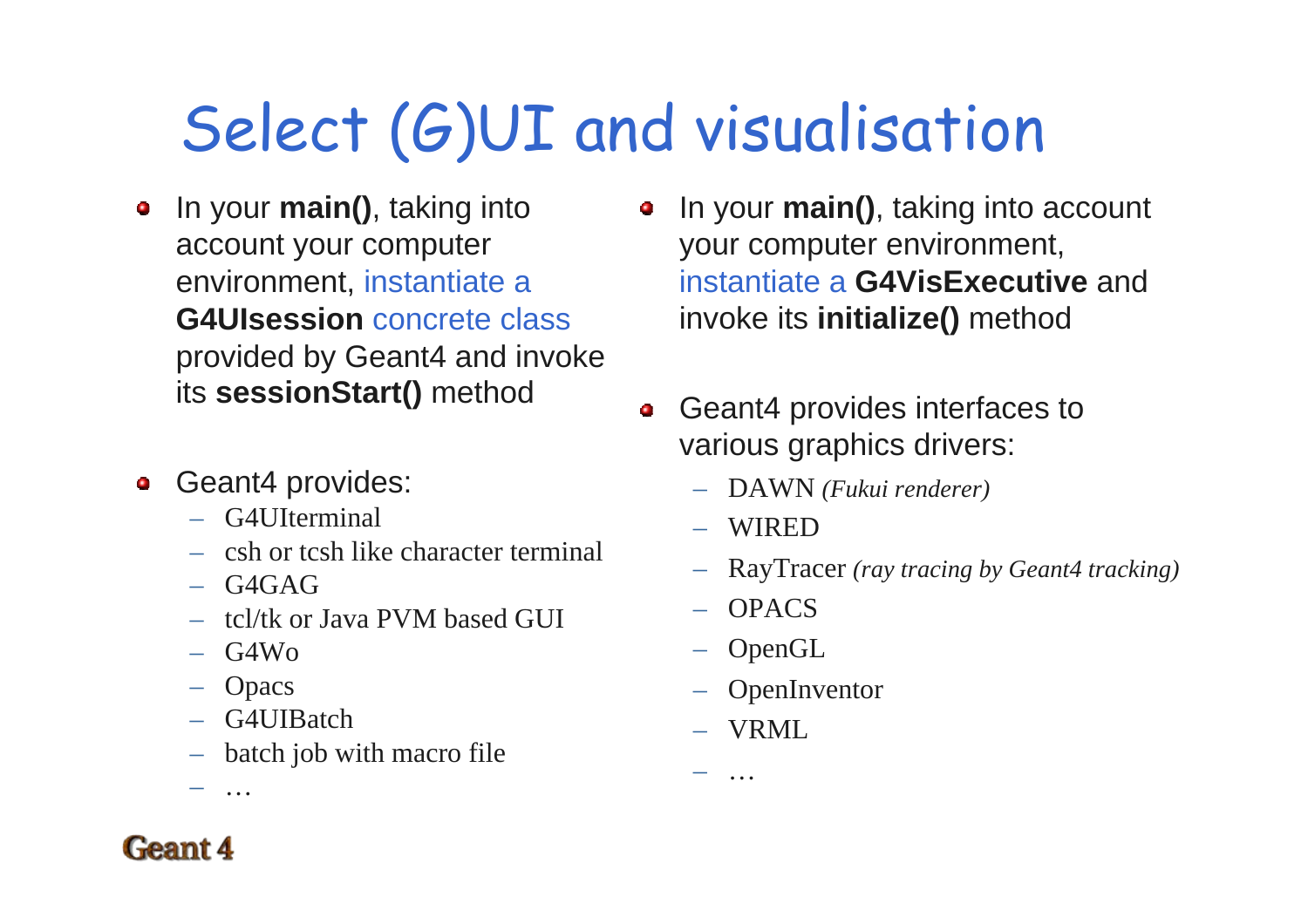### Recipe for novice users

Experienced users may do much more, but the conceptual process is still the same…

- Design diagram as in generic Geant4 Advanced Example  $\bullet$
- Create your derived mandatory user classes  $\bullet$ 
	- My**DetectorConstruction**
	- My**PhysicsList**
	- My**PrimaryGeneratorAction**
- Optionally create your derived user action classes  $\blacksquare$ 
	- MyUser**Run**Action
	- MyUser**Event**Action
	- MyUser**Tracking**Action
	- MyUser**Stacking**Action
	- MyUser**Stepping**Action
- Create your main()  $\mathbf{u}$ 
	- Instantiate G4RunManager or your own derived MyRunManager
	- Notify the RunManager of your mandatory and optional user classes
	- Optionally initialize your favourite User Interface and Visualization
- That's all!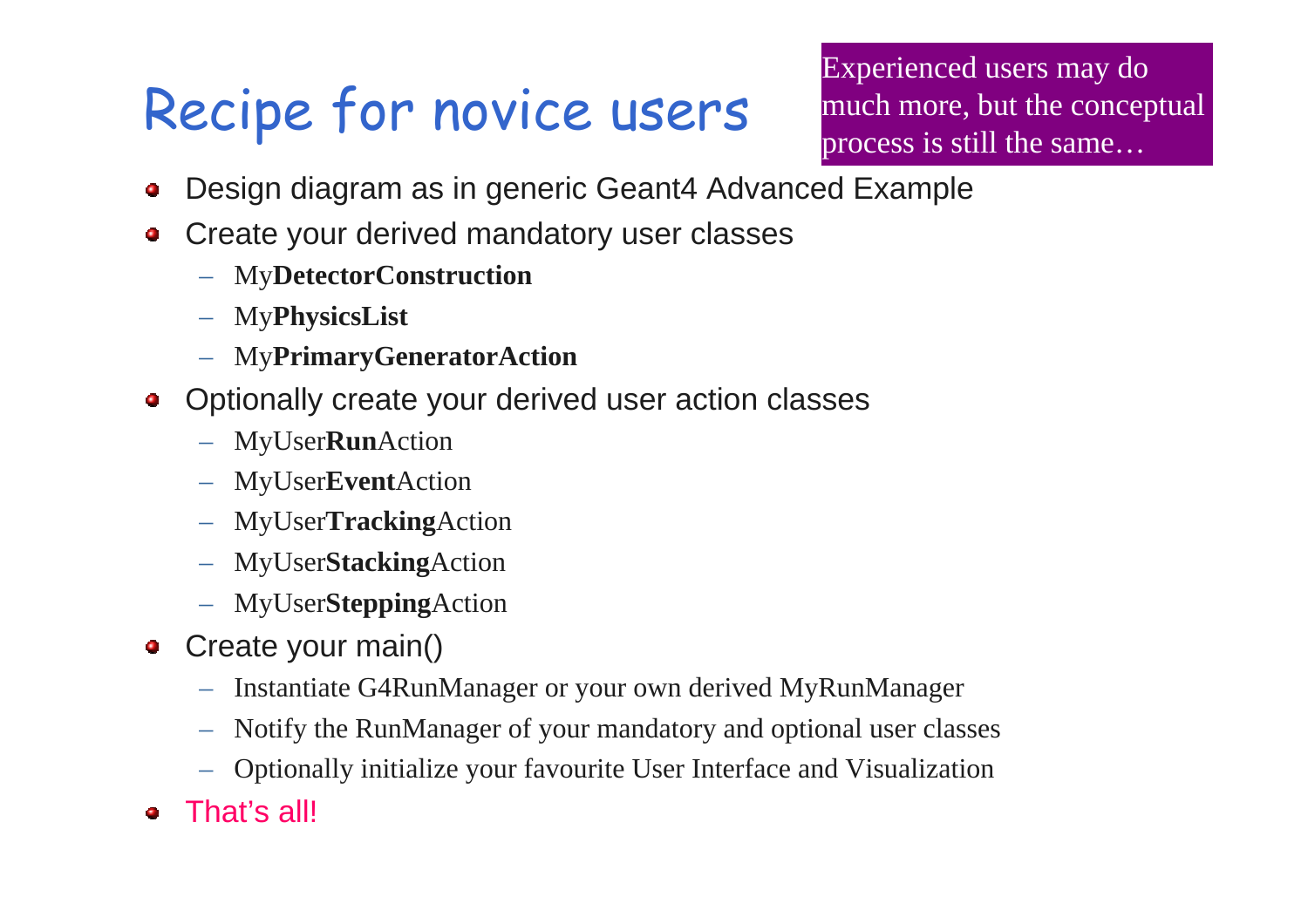## Initialisation

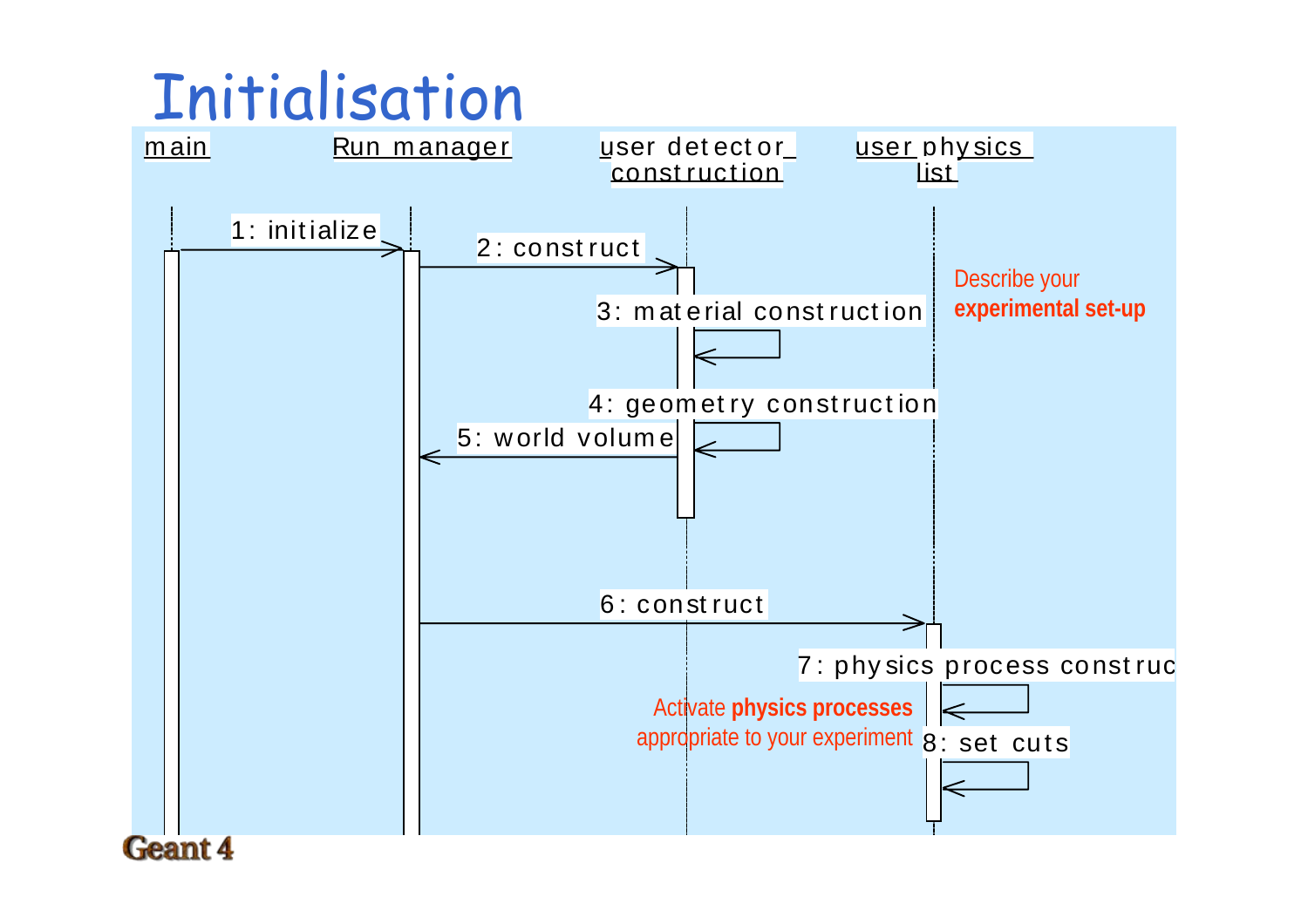## Beam On

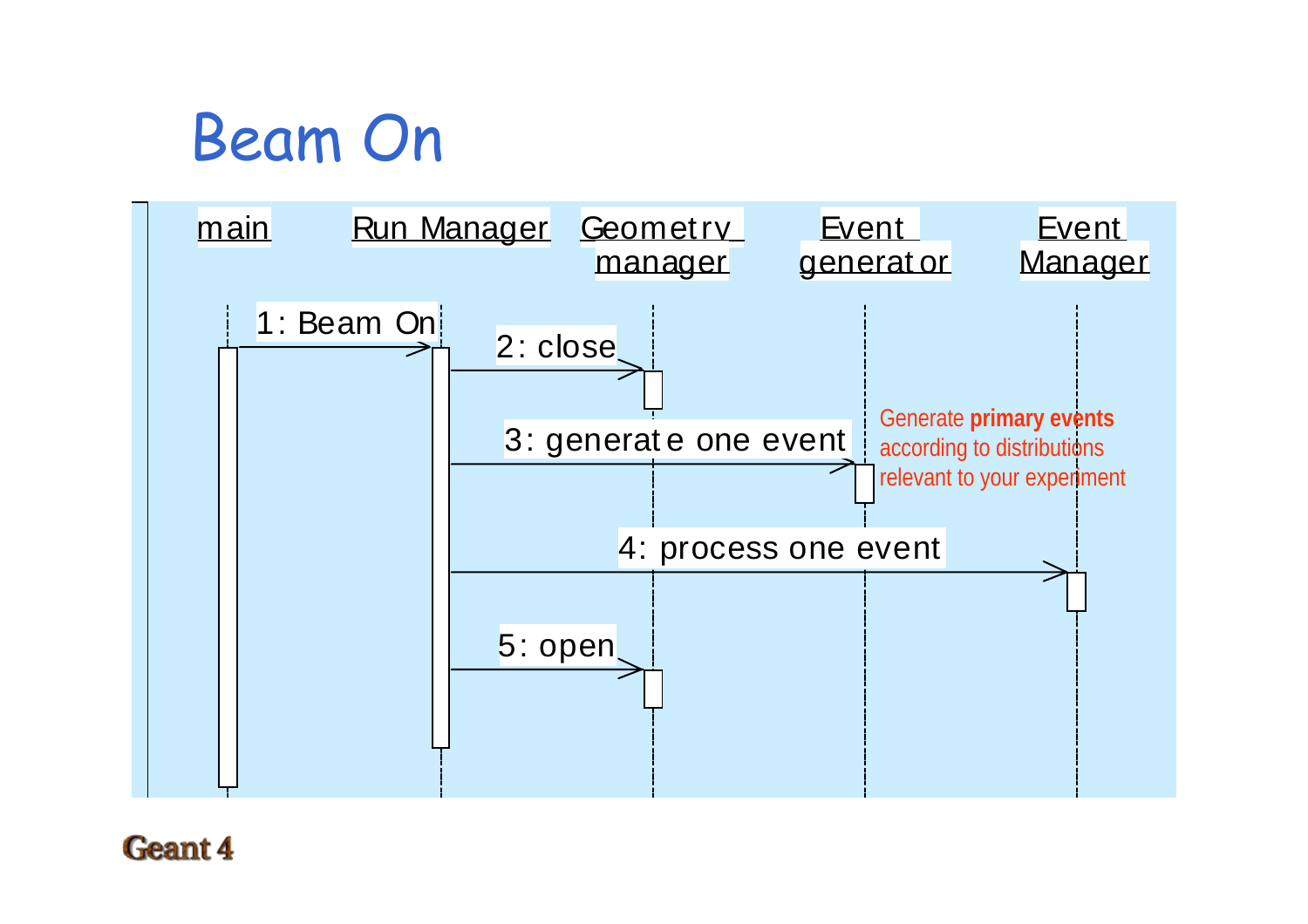## Event processing

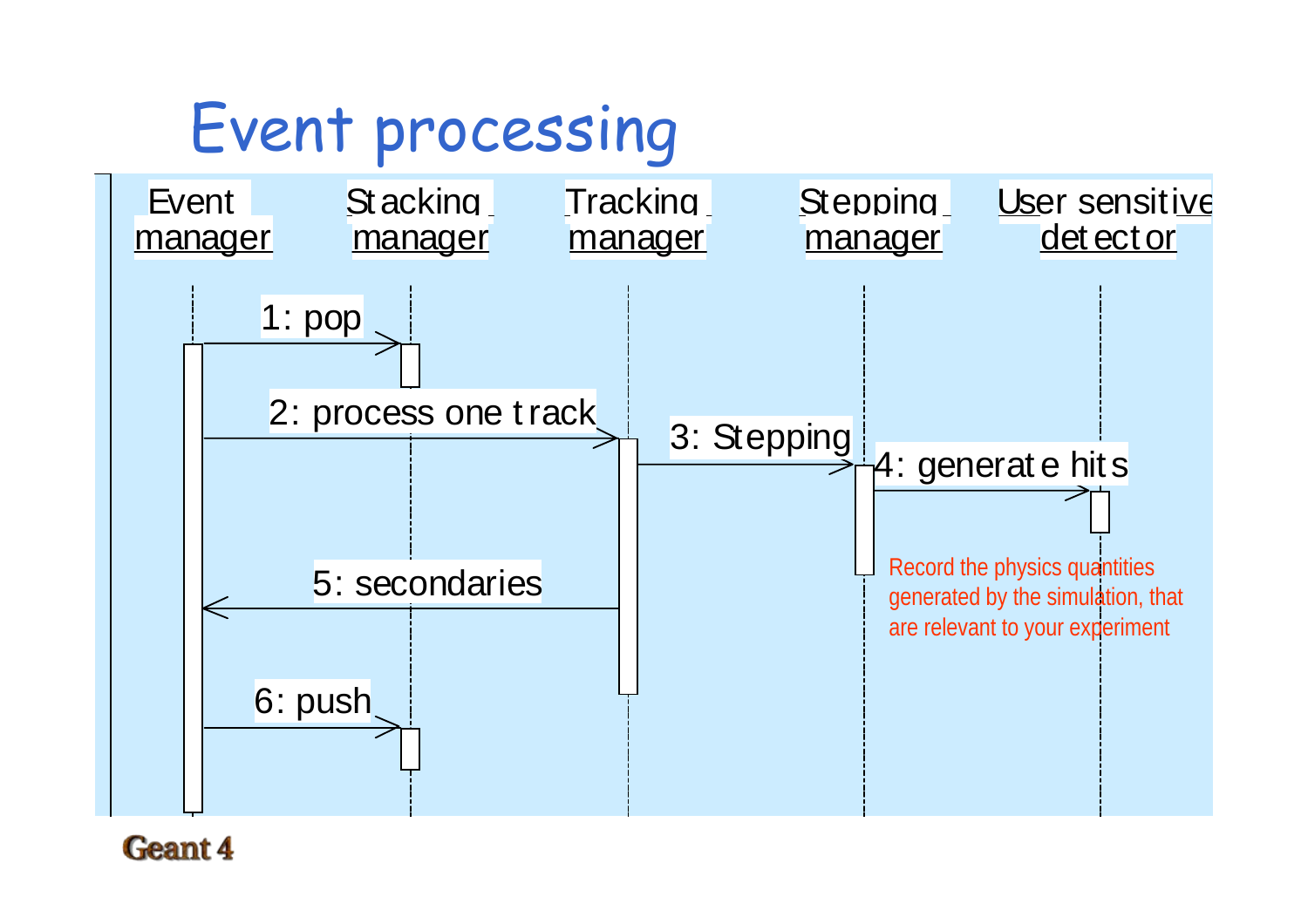## Brachytherapy Advanced Example

- geant4/source/examples/advanced/brachytherapy/  $\bullet$
- Model brachytherapy sources: Ir, I, Leipzig applicator  $\bullet$

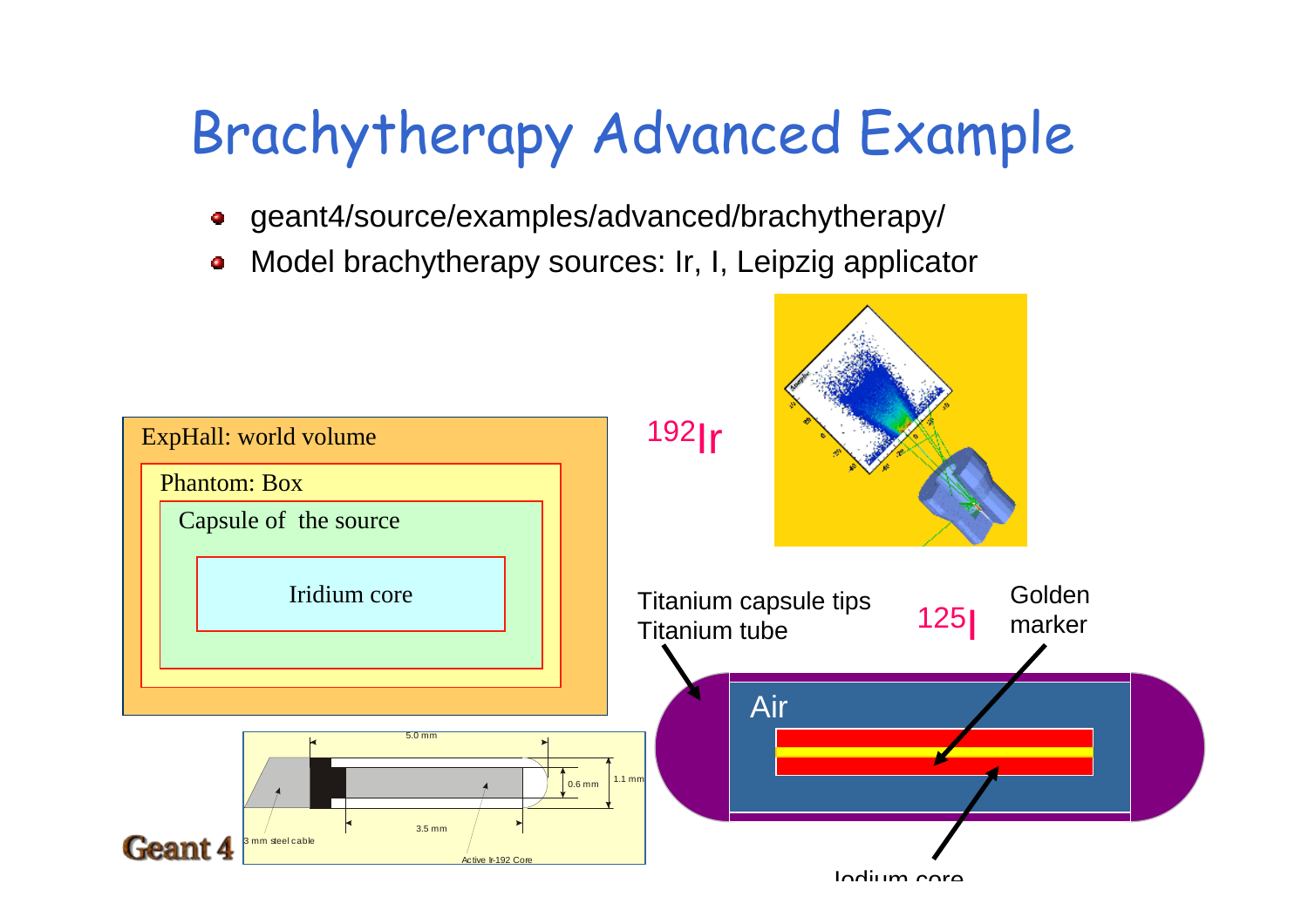

#### **Configuration of**

- any brachytherapy technique
- any source type

Geant 4

### through an Abstract Factory to define **geometry, primary spectrum geometry, primary spectrum**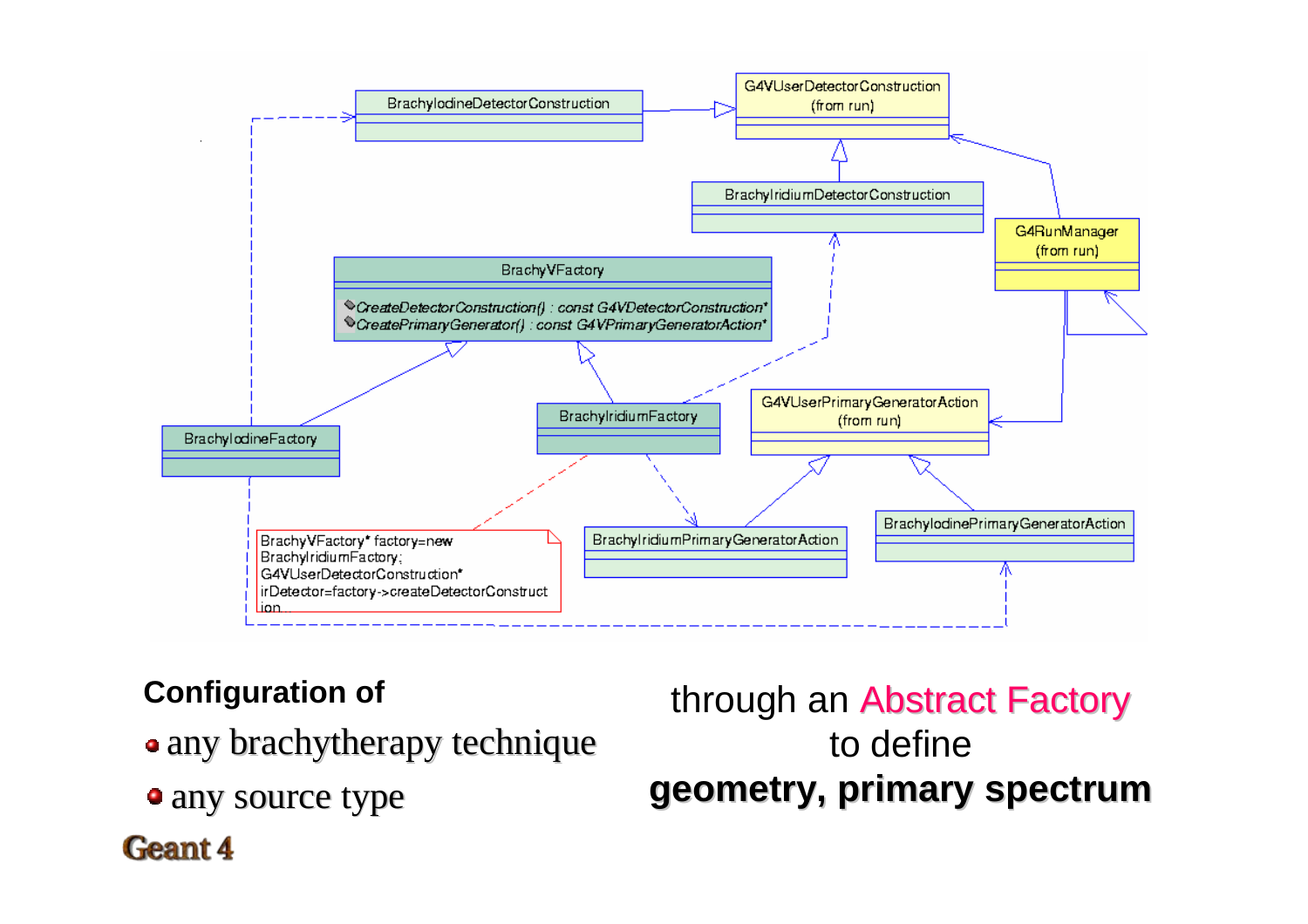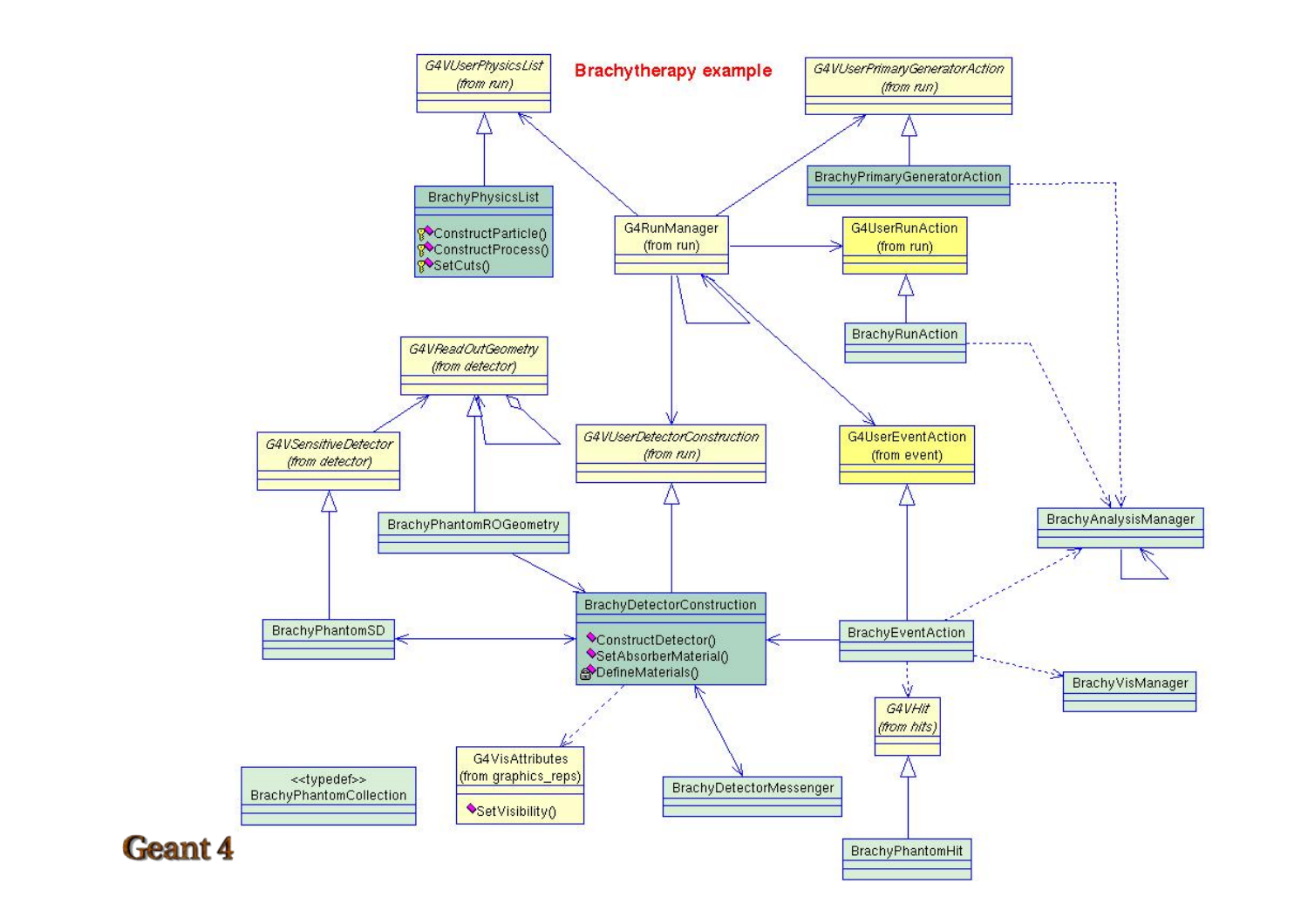#### Brachytherapy example: mandatory user classes

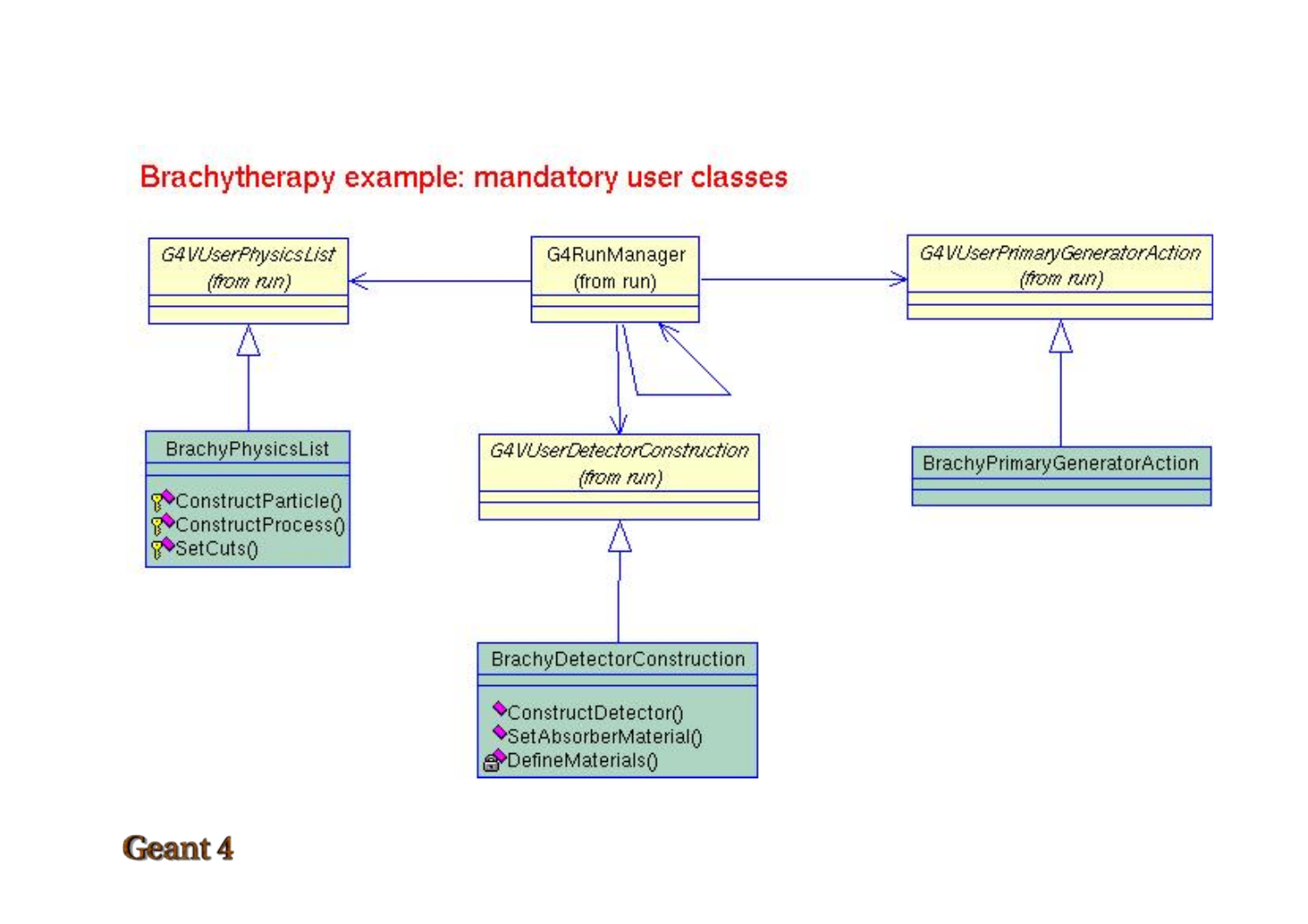#### Brachytherapy example: detector description

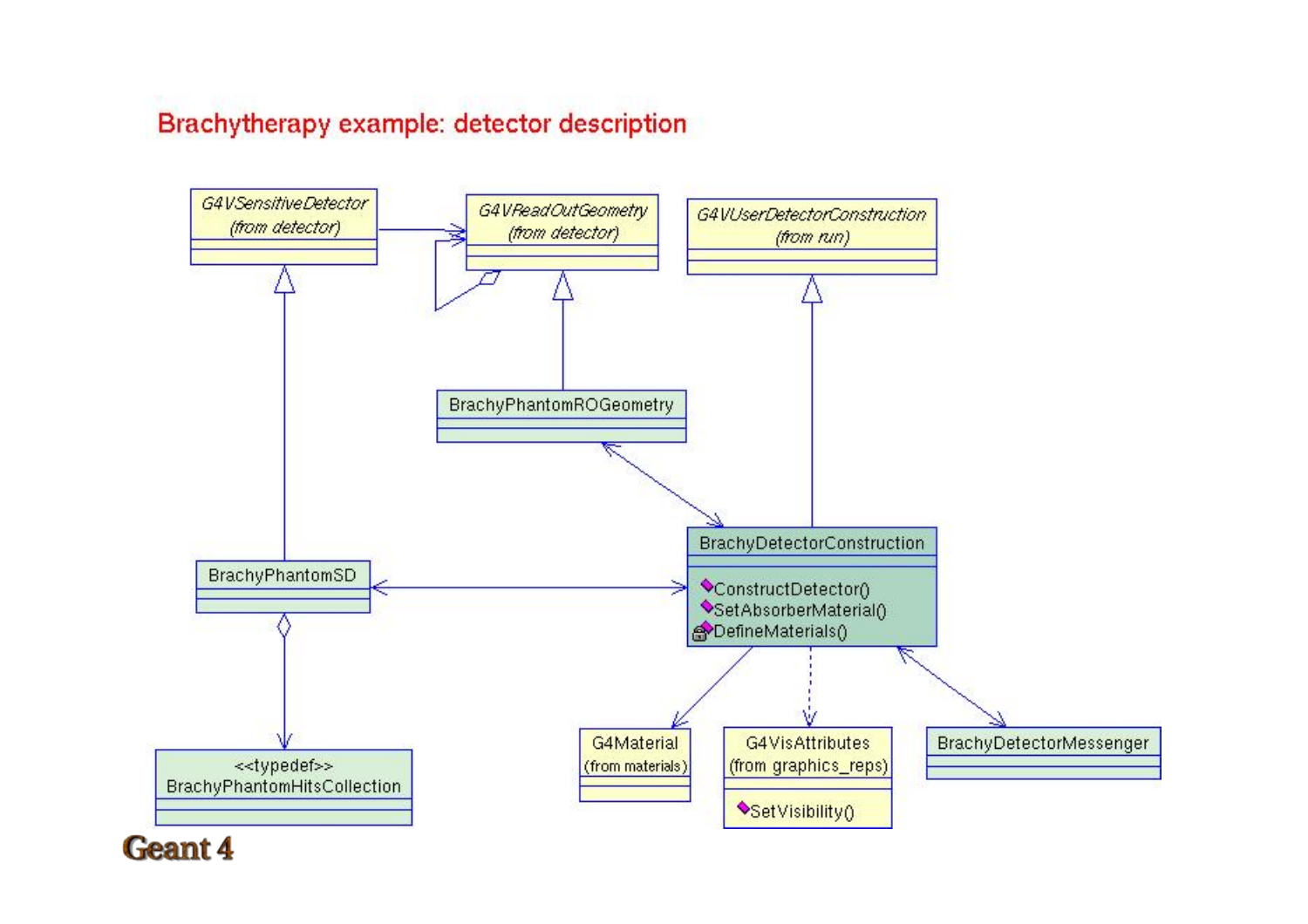#### Brachytherapy example: detector response

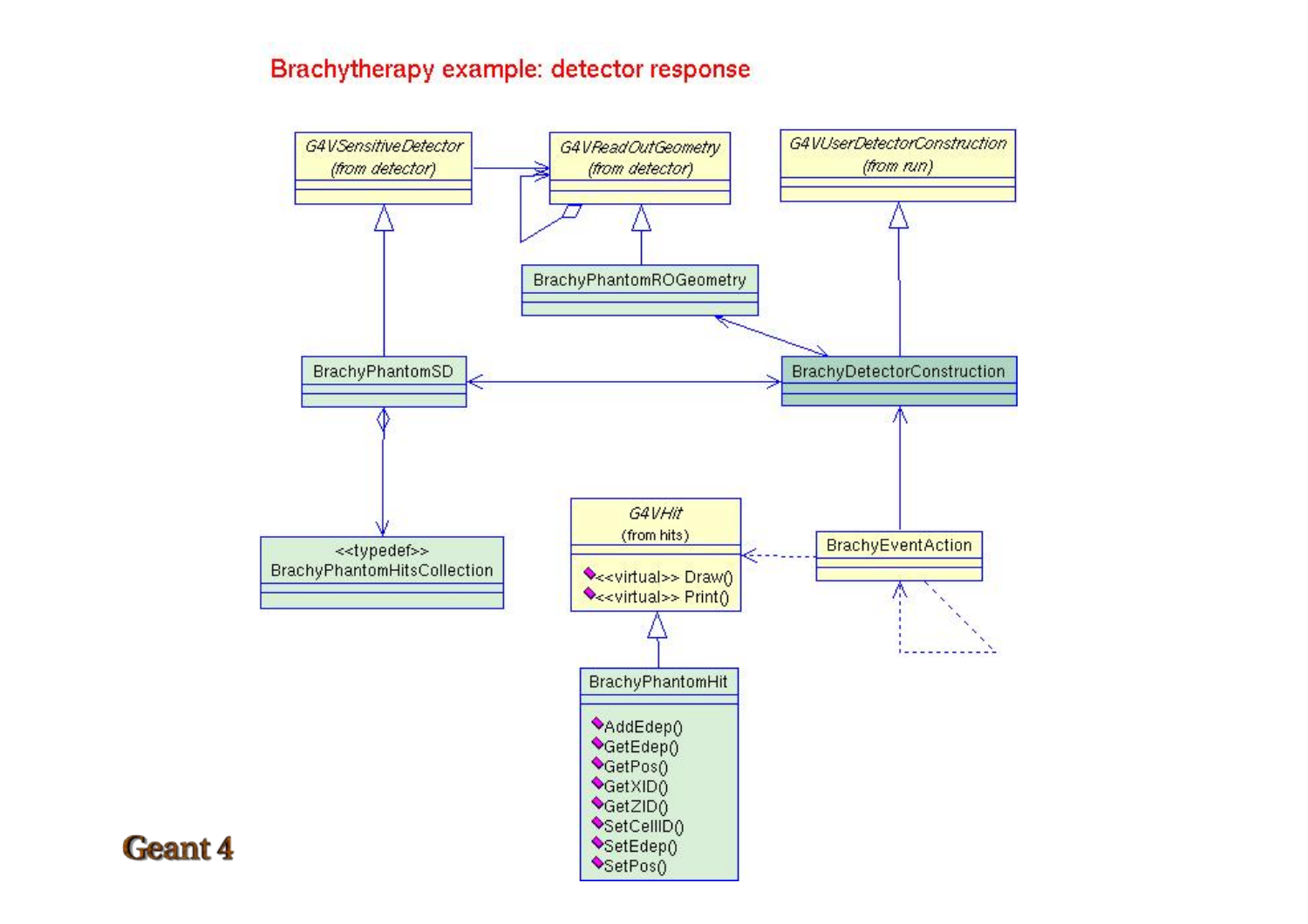#### Brachytherapy example: analysis